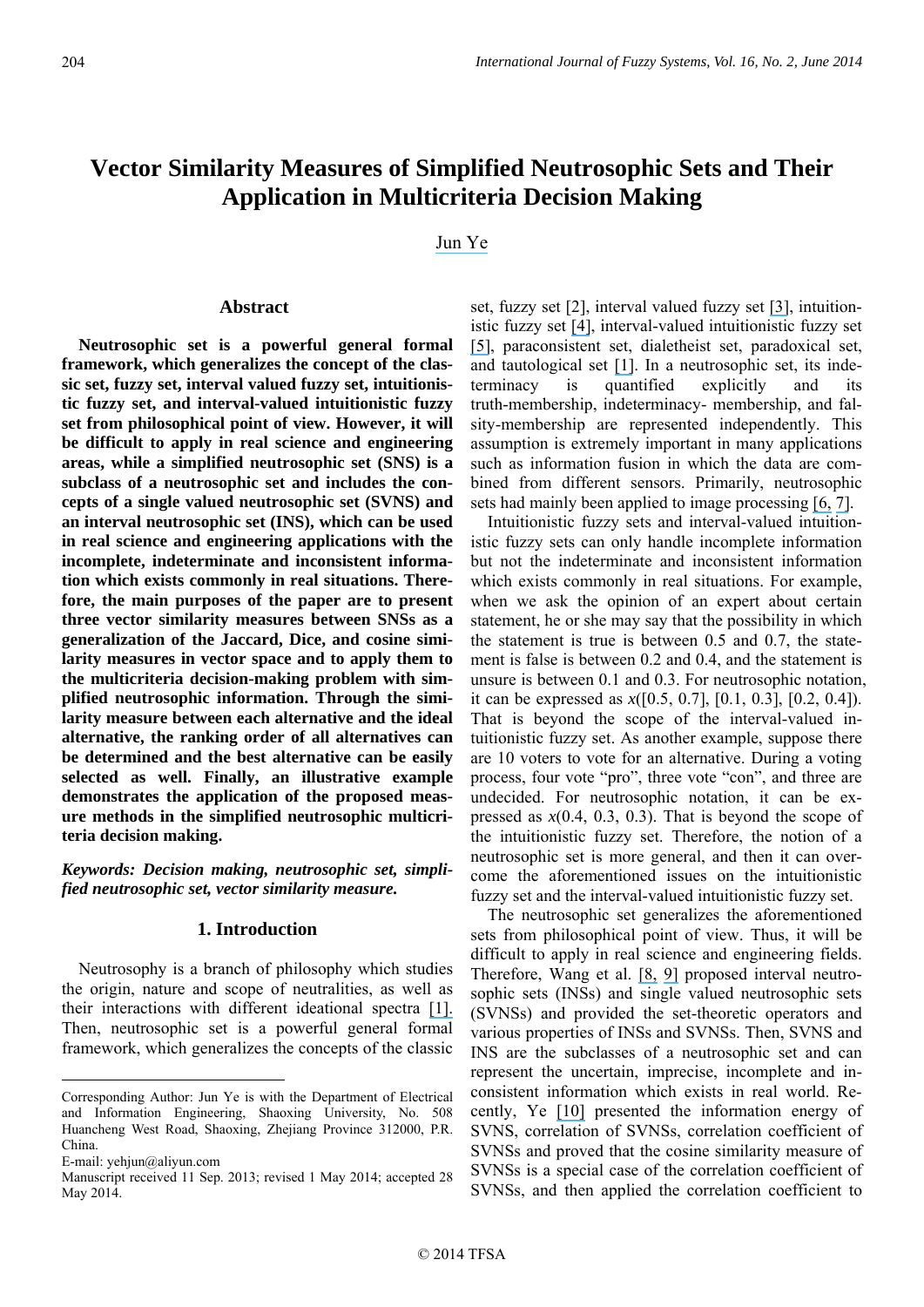single valued neutrosophic decision-making problems. Ye [\[11\]](https://www.researchgate.net/publication/308789690_Another_Form_of_Correlation_Coefficient_between_Single_Valued_Neutrosophic_Sets_and_Its_Multiple_Attribute_Decision-_Making_Method?el=1_x_8&enrichId=rgreq-d0827249566a978e46d7efacd9ba0069-XXX&enrichSource=Y292ZXJQYWdlOzI4MTU0Njk3NDtBUzoyODk2NzU0NzEyNzgwODBAMTQ0NjA3NTQyMjYwOQ==) further proposed another form of correlation coefficient between SVNSs for single valued neutrosophic multiple attribute decision-making problems. Moreover, Ye [\[12\]](https://www.researchgate.net/publication/260043492_Single_valued_neutrosophic_cross-entropy_for_multicriteria_decision_making_problems?el=1_x_8&enrichId=rgreq-d0827249566a978e46d7efacd9ba0069-XXX&enrichSource=Y292ZXJQYWdlOzI4MTU0Njk3NDtBUzoyODk2NzU0NzEyNzgwODBAMTQ0NjA3NTQyMjYwOQ==) developed the cross- entropy measure between SVNSs and applied it to single valued neutrosophic multiple attribute decision-making problems. In interval neutrosophic setting, Ye [\[13\]](https://www.researchgate.net/publication/262310809_Similarity_measures_between_interval_neutrosophic_sets_and_their_applications_in_multicriteria_decision-making?el=1_x_8&enrichId=rgreq-d0827249566a978e46d7efacd9ba0069-XXX&enrichSource=Y292ZXJQYWdlOzI4MTU0Njk3NDtBUzoyODk2NzU0NzEyNzgwODBAMTQ0NjA3NTQyMjYwOQ==) defined the Hamming and Euclidean distances between INSs and developed the similarity measures based on the distances of INSs, and then applied the similarity measures to interval neutrosophic multicriteria decision-making problems. Furthermore, Ye [\[14\]](https://www.researchgate.net/publication/281305240_A_multicriteria_decision-making_method_using_aggregation_operators_for_simplified_neutrosophic_sets?el=1_x_8&enrichId=rgreq-d0827249566a978e46d7efacd9ba0069-XXX&enrichSource=Y292ZXJQYWdlOzI4MTU0Njk3NDtBUzoyODk2NzU0NzEyNzgwODBAMTQ0NjA3NTQyMjYwOQ==) introduced the concept of a simplified neutrosophic set (SNS), which is a subclass of a neutrosophic set and includes the concepts of INS and SVNS, and defined some operational laws of SNSs, and then he proposed simplified neutrosophic weighted averaging (SNWA) operator and simplified neutrosophic weighted geometric (SNWG) operator and applied them to multicriteria decision-making problems under the simplified neutrosophic environment. On the other hand, Majumdar and Samanta [\[15\]](https://www.researchgate.net/publication/262326553_On_similarity_and_entropy_of_neutrosophic_sets?el=1_x_8&enrichId=rgreq-d0827249566a978e46d7efacd9ba0069-XXX&enrichSource=Y292ZXJQYWdlOzI4MTU0Njk3NDtBUzoyODk2NzU0NzEyNzgwODBAMTQ0NjA3NTQyMjYwOQ==) introduced several similarity measures of SVNSs based on distances, a matching function, membership grades, and then proposed an entropy measure for a SVNS. Broumi and Smarandache [\[16\]](https://www.researchgate.net/publication/268444223_Several_Similarity_Measures_of_Neutrosophic_Sets?el=1_x_8&enrichId=rgreq-d0827249566a978e46d7efacd9ba0069-XXX&enrichSource=Y292ZXJQYWdlOzI4MTU0Njk3NDtBUzoyODk2NzU0NzEyNzgwODBAMTQ0NjA3NTQyMjYwOQ==) defined the Hausdorff distance between neutrosophic sets and some similarity measures based on the distance, set theoretic approach, and matching function to calculate the similarity degree between neutrosophic sets. As we know, the vector similarity measure is one of important tools for decision making, pattern recognition, and medical diagnosis [\[17](https://www.researchgate.net/publication/220096421_Ye_J_Cosine_similarity_measures_for_intuitionistic_fuzzy_sets_and_their_applications_Mathematical_and_Computer_Modelling_53_91-97?el=1_x_8&enrichId=rgreq-d0827249566a978e46d7efacd9ba0069-XXX&enrichSource=Y292ZXJQYWdlOzI4MTU0Njk3NDtBUzoyODk2NzU0NzEyNzgwODBAMTQ0NjA3NTQyMjYwOQ==)[-](https://www.researchgate.net/publication/257161413_Multicriteria_decision-making_method_using_the_Dice_similarity_measure_based_on_the_reduct_intuitionistic_fuzzy_sets_of_interval-valued_intuitionistic_fuzzy_sets?el=1_x_8&enrichId=rgreq-d0827249566a978e46d7efacd9ba0069-XXX&enrichSource=Y292ZXJQYWdlOzI4MTU0Njk3NDtBUzoyODk2NzU0NzEyNzgwODBAMTQ0NjA3NTQyMjYwOQ==)[19\]](https://www.researchgate.net/publication/251217496_Multicriteria_Group_Decision-Making_Method_Using_Vector_Similarity_Measures_For_Trapezoidal_Intuitionistic_Fuzzy_Numbers?el=1_x_8&enrichId=rgreq-d0827249566a978e46d7efacd9ba0069-XXX&enrichSource=Y292ZXJQYWdlOzI4MTU0Njk3NDtBUzoyODk2NzU0NzEyNzgwODBAMTQ0NjA3NTQyMjYwOQ==). Therefore, the main purposes of this paper are to present three vector similarity measures for SNSs based on the extension of the Jaccard, Dice, and cosine similarity measures between vectors [\[17](https://www.researchgate.net/publication/220096421_Ye_J_Cosine_similarity_measures_for_intuitionistic_fuzzy_sets_and_their_applications_Mathematical_and_Computer_Modelling_53_91-97?el=1_x_8&enrichId=rgreq-d0827249566a978e46d7efacd9ba0069-XXX&enrichSource=Y292ZXJQYWdlOzI4MTU0Njk3NDtBUzoyODk2NzU0NzEyNzgwODBAMTQ0NjA3NTQyMjYwOQ==)[-](https://www.researchgate.net/publication/257161413_Multicriteria_decision-making_method_using_the_Dice_similarity_measure_based_on_the_reduct_intuitionistic_fuzzy_sets_of_interval-valued_intuitionistic_fuzzy_sets?el=1_x_8&enrichId=rgreq-d0827249566a978e46d7efacd9ba0069-XXX&enrichSource=Y292ZXJQYWdlOzI4MTU0Njk3NDtBUzoyODk2NzU0NzEyNzgwODBAMTQ0NjA3NTQyMjYwOQ==)[19\]](https://www.researchgate.net/publication/251217496_Multicriteria_Group_Decision-Making_Method_Using_Vector_Similarity_Measures_For_Trapezoidal_Intuitionistic_Fuzzy_Numbers?el=1_x_8&enrichId=rgreq-d0827249566a978e46d7efacd9ba0069-XXX&enrichSource=Y292ZXJQYWdlOzI4MTU0Njk3NDtBUzoyODk2NzU0NzEyNzgwODBAMTQ0NjA3NTQyMjYwOQ==) and to apply them to multicriteria decision-making problems with simplified neutrosophic information. Through the similarity measure between each alternative and the ideal alternative, the ranking order of all alternatives can be determined and the best alternative can be easily selected as well. Then, an illustrative example demonstrates the application of the proposed similarity measure methods in the decision-making problem with the simplified neutrosophic information.

The rest of paper is structured as follows. Section 2 introduces some concepts of neutrosophic sets and SNSs. Section 3 proposes three vector similarity measures based on the extension of the Jaccard, Dice, and cosine similarity measures in vector space and indicates their properties. In Section 4, we apply the three vector similarity measures to multicriteria decision-making problems under simplified neutrosophic environment. In Section 5, an illustrative example demonstrates the application and effectiveness of the proposed similarity measure

methods. Finally, some final remarks and future research are provided in Section 6.

#### **2. Some Concepts of Neutrosophic Sets and SNSs**

#### A. *Some concepts of neutrosophic sets*

To deal with indeterminate and inconsistent information, Smarandache [\[1\]](https://www.researchgate.net/publication/308949256_A_UNIFYING_FIELD_IN_LOGICS_NEUTROSOPHIC_LOGIC_NEUTROSOPHY_NEUTROSOPHIC_SET_NEUTROSOPHIC_PROBABILITY_AND_STATISTICS?el=1_x_8&enrichId=rgreq-d0827249566a978e46d7efacd9ba0069-XXX&enrichSource=Y292ZXJQYWdlOzI4MTU0Njk3NDtBUzoyODk2NzU0NzEyNzgwODBAMTQ0NjA3NTQyMjYwOQ==) originally proposed a neutrosophic set from philosophical point of view and gave some definitions of neutrosophic sets.

*Definition 1 [\[1\]](https://www.researchgate.net/publication/308949256_A_UNIFYING_FIELD_IN_LOGICS_NEUTROSOPHIC_LOGIC_NEUTROSOPHY_NEUTROSOPHIC_SET_NEUTROSOPHIC_PROBABILITY_AND_STATISTICS?el=1_x_8&enrichId=rgreq-d0827249566a978e46d7efacd9ba0069-XXX&enrichSource=Y292ZXJQYWdlOzI4MTU0Njk3NDtBUzoyODk2NzU0NzEyNzgwODBAMTQ0NjA3NTQyMjYwOQ==)*: Let *X* be a space of points (objects), with a generic element in *X* denoted by *x*. A neutrosophic set *A* in *X* is characterized by a truth-membership function  $T_A(x)$ , an indeterminacy-membership function  $I_A(x)$ , and a falsity-membership function  $F_A(x)$ . The functions  $T_A(x)$ ,  $I_A(x)$  and  $F_A(x)$  are real standard or nonstandard subsets of  $]0^-$ , 1<sup>+</sup>[. That is  $T_A(x)$ : *X* →  $]0^-$ , 1<sup>+</sup>[, *I<sub>A</sub>*(*x*): *X*  $\rightarrow$  ]0<sup>-</sup>, 1<sup>+</sup>[, and  $F_A(x)$ :  $X \rightarrow$  ]0<sup>-</sup>, 1<sup>+</sup>[. There is no restriction on the sum of  $T_A(x)$ ,  $I_A(x)$  and  $F_A(x)$ , so  $0^- \leq \sup T_A(x)$ + sup  $I_A(x)$  + sup  $F_A(x) \le 3^+$ .

*Definition 2 [\[1\]](https://www.researchgate.net/publication/308949256_A_UNIFYING_FIELD_IN_LOGICS_NEUTROSOPHIC_LOGIC_NEUTROSOPHY_NEUTROSOPHIC_SET_NEUTROSOPHIC_PROBABILITY_AND_STATISTICS?el=1_x_8&enrichId=rgreq-d0827249566a978e46d7efacd9ba0069-XXX&enrichSource=Y292ZXJQYWdlOzI4MTU0Njk3NDtBUzoyODk2NzU0NzEyNzgwODBAMTQ0NjA3NTQyMjYwOQ==)*: The complement of a neutrosophic set *A* is denoted by *A<sup>c</sup>* and is defined as  $T_A^c(x) = \{1^+\} \oplus T_A(x)$ ,  $I_A^c(x) = \{1^+\} \oplus I_A(x)$ , and  $F_A^c(x) = \{1^+\} \oplus F_A(x)$  for every *x* in *X.*

*Definition 3 [1]*: A neutrosophic set *A* is contained in the other neutrosophic set *B*,  $A \subseteq B$ , if and only if inf  $T_A(x)$  $\leq$  inf  $T_B(x)$ , sup  $T_A(x) \leq$  sup  $T_B(x)$ , inf  $I_A(x) \geq$  inf  $I_B(x)$ ,  $\sup I_A(x) \geq \sup I_B(x)$ ,  $\inf F_A(x) \geq \inf F_B(x)$ , and  $\sup F_A(x)$  $\geq$  sup  $F_B(x)$  for every *x* in *X*.

#### B*. Some Concepts of SNSs*

To apply a neutrosophic set to science and engineering areas, Ye [\[14\]](https://www.researchgate.net/publication/281305240_A_multicriteria_decision-making_method_using_aggregation_operators_for_simplified_neutrosophic_sets?el=1_x_8&enrichId=rgreq-d0827249566a978e46d7efacd9ba0069-XXX&enrichSource=Y292ZXJQYWdlOzI4MTU0Njk3NDtBUzoyODk2NzU0NzEyNzgwODBAMTQ0NjA3NTQyMjYwOQ==) introduced a SNS, which is a subclass of the neutrosophic set, and gave the following definition of SNS.

*Definition 4 [\[14\]](https://www.researchgate.net/publication/281305240_A_multicriteria_decision-making_method_using_aggregation_operators_for_simplified_neutrosophic_sets?el=1_x_8&enrichId=rgreq-d0827249566a978e46d7efacd9ba0069-XXX&enrichSource=Y292ZXJQYWdlOzI4MTU0Njk3NDtBUzoyODk2NzU0NzEyNzgwODBAMTQ0NjA3NTQyMjYwOQ==)*: Let *X* be a space of points (objects), with a generic element in *X* denoted by *x*. A neutrosophic set *A* in *X* is characterized by a truth-membership function  $T_A(x)$ , an indeterminacy-membership function  $I_A(x)$ , and a falsity-membership function  $F_A(x)$ . If the functions  $T_A(x)$ ,  $I_A(x)$  and  $F_A(x)$  are singleton subintervals/subsets in the real standard [0, [1\]](https://www.researchgate.net/publication/237361912_A_Unifying_Field_in_Logics_Neutrosophic_Logic_Neutrosophy_Neutrosophic_Set_Neutrosophic_Probability_fifth_edition?el=1_x_8&enrichId=rgreq-d0827249566a978e46d7efacd9ba0069-XXX&enrichSource=Y292ZXJQYWdlOzI4MTU0Njk3NDtBUzoyODk2NzU0NzEyNzgwODBAMTQ0NjA3NTQyMjYwOQ==), that is  $T_A(x)$ :  $X \rightarrow [0, 1]$ ,  $I_A(x)$ :  $X \rightarrow [0, 1]$  $X \rightarrow [0, 1]$ , and  $F_A(x): X \rightarrow [0, 1]$ . Then, a simplification of the neutrosophic set *A* is denoted by

$$
A = \langle \langle x, T_A(x), I_A(x), F_A(x) \rangle | x \in X \rangle
$$

which is called a SNS. It is a subclass of the neutrosophic set and includes the concepts of INS and SVNS.

On the one hand, if we only use the SNS *A* whose  $T_A(x)$ ,  $I_A(x)$  and  $F_A(x)$  values are single points in the real standard [\[0,](https://www.researchgate.net/publication/308949256_A_UNIFYING_FIELD_IN_LOGICS_NEUTROSOPHIC_LOGIC_NEUTROSOPHY_NEUTROSOPHIC_SET_NEUTROSOPHIC_PROBABILITY_AND_STATISTICS?el=1_x_8&enrichId=rgreq-d0827249566a978e46d7efacd9ba0069-XXX&enrichSource=Y292ZXJQYWdlOzI4MTU0Njk3NDtBUzoyODk2NzU0NzEyNzgwODBAMTQ0NjA3NTQyMjYwOQ==) [1\]](https://www.researchgate.net/publication/237361912_A_Unifying_Field_in_Logics_Neutrosophic_Logic_Neutrosophy_Neutrosophic_Set_Neutrosophic_Probability_fifth_edition?el=1_x_8&enrichId=rgreq-d0827249566a978e46d7efacd9ba0069-XXX&enrichSource=Y292ZXJQYWdlOzI4MTU0Njk3NDtBUzoyODk2NzU0NzEyNzgwODBAMTQ0NjA3NTQyMjYwOQ==) instead of subintervals/subsets in the real standard [\[0,](https://www.researchgate.net/publication/308949256_A_UNIFYING_FIELD_IN_LOGICS_NEUTROSOPHIC_LOGIC_NEUTROSOPHY_NEUTROSOPHIC_SET_NEUTROSOPHIC_PROBABILITY_AND_STATISTICS?el=1_x_8&enrichId=rgreq-d0827249566a978e46d7efacd9ba0069-XXX&enrichSource=Y292ZXJQYWdlOzI4MTU0Njk3NDtBUzoyODk2NzU0NzEyNzgwODBAMTQ0NjA3NTQyMjYwOQ==) [1\]](https://www.researchgate.net/publication/237361912_A_Unifying_Field_in_Logics_Neutrosophic_Logic_Neutrosophy_Neutrosophic_Set_Neutrosophic_Probability_fifth_edition?el=1_x_8&enrichId=rgreq-d0827249566a978e46d7efacd9ba0069-XXX&enrichSource=Y292ZXJQYWdlOzI4MTU0Njk3NDtBUzoyODk2NzU0NzEyNzgwODBAMTQ0NjA3NTQyMjYwOQ==), the SNS *A* can be described by three real numbers in the real unit interval [0, 1]. Therefore, the sum of  $T_A(x) \in [0, 1]$ ,  $I_A(x) \in [0, 1]$  and  $F_A(x) \in [0, 1]$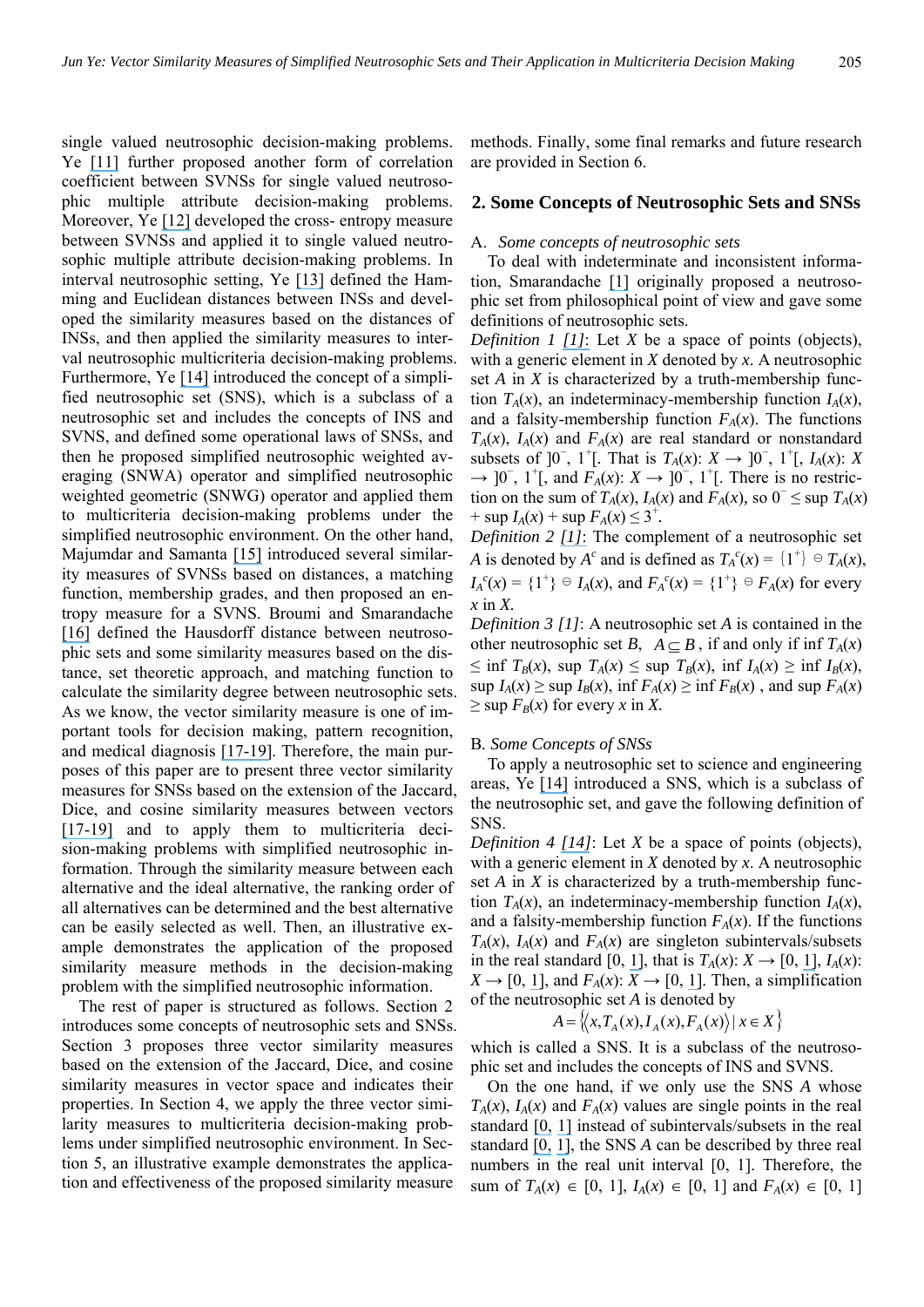satisfies the condition  $0 \leq T_A(x) + I_A(x) + F_A(x) \leq 3$ . In this case, the SNS *A* is reduced to the SVNS *A*. From this concept, we can give the following definitions [\[14\]](https://www.researchgate.net/publication/281305240_A_multicriteria_decision-making_method_using_aggregation_operators_for_simplified_neutrosophic_sets?el=1_x_8&enrichId=rgreq-d0827249566a978e46d7efacd9ba0069-XXX&enrichSource=Y292ZXJQYWdlOzI4MTU0Njk3NDtBUzoyODk2NzU0NzEyNzgwODBAMTQ0NjA3NTQyMjYwOQ==). *Definition 5*: A SNS *A* is contained in the other SNS *B*,

written as  $A \subseteq B$ , if and only if  $T_A(x) \le T_B(x)$ ,  $I_A(x) \ge I_B(x)$ , and  $F_A(x) \geq F_B(x)$  for every *x* in *X*.

*Definition 6*: The complement of a SNS *A* is denoted by *A*<sup>c</sup> and is defined as  $T_A^c(x) = F_A(x), I_A^c(x) = 1 - I_A(x),$  $F_A^c(x) = T_A(x)$  for any *x* in *X*.

*Definition 7*: Two SNSs *A* and *B* are equal, written as *A*  $B = B$ , if and only if  $A \subseteq B$  and  $B \subseteq A$ .

On the other hand, if we only consider three membership degrees in a SNS *A* as the subunit interval of the real unit interval [\[0,](https://www.researchgate.net/publication/308949256_A_UNIFYING_FIELD_IN_LOGICS_NEUTROSOPHIC_LOGIC_NEUTROSOPHY_NEUTROSOPHIC_SET_NEUTROSOPHIC_PROBABILITY_AND_STATISTICS?el=1_x_8&enrichId=rgreq-d0827249566a978e46d7efacd9ba0069-XXX&enrichSource=Y292ZXJQYWdlOzI4MTU0Njk3NDtBUzoyODk2NzU0NzEyNzgwODBAMTQ0NjA3NTQyMjYwOQ==) 1], the SNS can be described by three interval numbers in the real unit interval [\[0,](https://www.researchgate.net/publication/308949256_A_UNIFYING_FIELD_IN_LOGICS_NEUTROSOPHIC_LOGIC_NEUTROSOPHY_NEUTROSOPHIC_SET_NEUTROSOPHIC_PROBABILITY_AND_STATISTICS?el=1_x_8&enrichId=rgreq-d0827249566a978e46d7efacd9ba0069-XXX&enrichSource=Y292ZXJQYWdlOzI4MTU0Njk3NDtBUzoyODk2NzU0NzEyNzgwODBAMTQ0NjA3NTQyMjYwOQ==) 1]. For each point *x* in *X*, we have that  $T_A(x) = \text{inf } T_A(x)$ , sup *T<sub>A</sub>*(*x*)], *I<sub>A</sub>*(*x*) = [inf *I<sub>A</sub>*(*x*), sup *I<sub>A</sub>*(*x*)], *F<sub>A</sub>*(*x*) = [inf *F<sub>A</sub>*(*x*),  $\sup F_A(x)$   $\subseteq$  [\[0,](https://www.researchgate.net/publication/308949256_A_UNIFYING_FIELD_IN_LOGICS_NEUTROSOPHIC_LOGIC_NEUTROSOPHY_NEUTROSOPHIC_SET_NEUTROSOPHIC_PROBABILITY_AND_STATISTICS?el=1_x_8&enrichId=rgreq-d0827249566a978e46d7efacd9ba0069-XXX&enrichSource=Y292ZXJQYWdlOzI4MTU0Njk3NDtBUzoyODk2NzU0NzEyNzgwODBAMTQ0NjA3NTQyMjYwOQ==) 1], and  $0 \leq \sup T_A(x) + \sup I_A(x) + \sup$  $F_A(x) \leq 3$  for any  $x \in X$ . In this case, the SNS *A* is reduced to the INS *A*. From this concept, we can give the following definitions [\[14\]](https://www.researchgate.net/publication/281305240_A_multicriteria_decision-making_method_using_aggregation_operators_for_simplified_neutrosophic_sets?el=1_x_8&enrichId=rgreq-d0827249566a978e46d7efacd9ba0069-XXX&enrichSource=Y292ZXJQYWdlOzI4MTU0Njk3NDtBUzoyODk2NzU0NzEyNzgwODBAMTQ0NjA3NTQyMjYwOQ==).

*Definition 8*: The complement of an SNS *A* is denoted by  $A^{c}$  and is defined as  $T_A^{c}(x) = F_A(x) = \text{inf } F_A(x)$ , sup  $F_A(x)$ ],  $I_A^c(x) = [1 - \sup I_A(x), 1 - \inf I_A(x)]$ ,  $F_A^c(x) = T_A(x)$  $=$  [inf  $T_A(x)$ , sup  $T_A(x)$ ] for any *x* in *X*.

*Definition 9*: A SNS *A* is contained in the other SNS *B*, written as  $A \subseteq B$ , if and only if inf  $T_A(x) \le \inf T_B(x)$ , sup  $T_A(x) \leq \sup T_B(x)$ ,  $\inf I_A(x) \geq \inf I_B(x)$ ,  $\sup I_A(x) \geq \sup$  $I_B(x)$ , inf  $F_A(x) \ge \inf F_B(x)$ , and sup  $F_A(x) \ge \sup F_B(x)$  for any *x* in *X*.

*Definition 10*: Two SNSs *A* and *B* are equal, written as *A*  $=$  *B*, if and only if *A* $\subseteq$ *B* and *B* $\subseteq$ *A*.

# **3. Vectors Similarity Measures between SNSs**

The vector similarity measure is one of important tools for the degree of similarity between objects. However, the Jaccard, Dice, and cosine similarity measures are often used for this purpose. In the following, the Jaccard, Dice, and cosine similarity measures between two vectors are introduced from [\[17](https://www.researchgate.net/publication/220096421_Ye_J_Cosine_similarity_measures_for_intuitionistic_fuzzy_sets_and_their_applications_Mathematical_and_Computer_Modelling_53_91-97?el=1_x_8&enrichId=rgreq-d0827249566a978e46d7efacd9ba0069-XXX&enrichSource=Y292ZXJQYWdlOzI4MTU0Njk3NDtBUzoyODk2NzU0NzEyNzgwODBAMTQ0NjA3NTQyMjYwOQ==)[-](https://www.researchgate.net/publication/257161413_Multicriteria_decision-making_method_using_the_Dice_similarity_measure_based_on_the_reduct_intuitionistic_fuzzy_sets_of_interval-valued_intuitionistic_fuzzy_sets?el=1_x_8&enrichId=rgreq-d0827249566a978e46d7efacd9ba0069-XXX&enrichSource=Y292ZXJQYWdlOzI4MTU0Njk3NDtBUzoyODk2NzU0NzEyNzgwODBAMTQ0NjA3NTQyMjYwOQ==)[19\]](https://www.researchgate.net/publication/251217496_Multicriteria_Group_Decision-Making_Method_Using_Vector_Similarity_Measures_For_Trapezoidal_Intuitionistic_Fuzzy_Numbers?el=1_x_8&enrichId=rgreq-d0827249566a978e46d7efacd9ba0069-XXX&enrichSource=Y292ZXJQYWdlOzI4MTU0Njk3NDtBUzoyODk2NzU0NzEyNzgwODBAMTQ0NjA3NTQyMjYwOQ==).

Let  $X = (x_1, x_2,..., x_n)$  and  $Y = (y_1, y_2,..., y_n)$  be the two vectors of length *n* where all the coordinates are positive. The Jaccard index of these two vectors (measuring the "similarity" of these vectors) [\[19\]](https://www.researchgate.net/publication/251217496_Multicriteria_Group_Decision-Making_Method_Using_Vector_Similarity_Measures_For_Trapezoidal_Intuitionistic_Fuzzy_Numbers?el=1_x_8&enrichId=rgreq-d0827249566a978e46d7efacd9ba0069-XXX&enrichSource=Y292ZXJQYWdlOzI4MTU0Njk3NDtBUzoyODk2NzU0NzEyNzgwODBAMTQ0NjA3NTQyMjYwOQ==) is defined as

$$
J(X,Y) = \frac{X \cdot Y}{\|X\|_{2}^{2} + \|Y\|_{2}^{2} - X \cdot Y} = \frac{\sum_{i=1}^{n} x_{i} y_{i}}{\sum_{i=1}^{n} x_{i}^{2} + \sum_{i=1}^{n} y_{i}^{2} - \sum_{i=1}^{n} x_{i} y_{i}}
$$
(1)

where  $X \cdot Y = \sum_{i=1}^{n} x_i y_i$  is the inner product of the vectors X and *Y*,  $||X||_2 = \sqrt{\sum_{i=1}^n x_i}$  $||X||_2 = \sqrt{\sum_{i=1}^n x^2}$  and  $||Y||_2 = \sqrt{\sum_{i=1}^n y^2}$  are the Euclidean norms of  $X$  and  $Y$  (also called the  $L_2$  norms).

Then the Dice similarity measure [\[18\]](https://www.researchgate.net/publication/257161413_Multicriteria_decision-making_method_using_the_Dice_similarity_measure_based_on_the_reduct_intuitionistic_fuzzy_sets_of_interval-valued_intuitionistic_fuzzy_sets?el=1_x_8&enrichId=rgreq-d0827249566a978e46d7efacd9ba0069-XXX&enrichSource=Y292ZXJQYWdlOzI4MTU0Njk3NDtBUzoyODk2NzU0NzEyNzgwODBAMTQ0NjA3NTQyMjYwOQ==) is defined as follows:

$$
D(X,Y) = \frac{2X \cdot Y}{\|X\|_{2}^{2} + \|Y\|_{2}^{2}} = \frac{2\sum_{i=1}^{n} x_{i}y_{i}}{\sum_{i=1}^{n} x_{i}^{2} + \sum_{i=1}^{n} y_{i}^{2}}
$$
(2)

Cosine formula is then defined as the inner product of these two vectors divided by the product of their lengths. This is nothing but the cosine of the angle between the vectors. The cosine similarity measure [\[17\]](https://www.researchgate.net/publication/220096421_Ye_J_Cosine_similarity_measures_for_intuitionistic_fuzzy_sets_and_their_applications_Mathematical_and_Computer_Modelling_53_91-97?el=1_x_8&enrichId=rgreq-d0827249566a978e46d7efacd9ba0069-XXX&enrichSource=Y292ZXJQYWdlOzI4MTU0Njk3NDtBUzoyODk2NzU0NzEyNzgwODBAMTQ0NjA3NTQyMjYwOQ==) is defined as

$$
C(X,Y) = \frac{X \cdot Y}{\|X\|_{2} \|Y\|_{2}} = \frac{\sum_{i=1}^{n} x_{i} y_{i}}{\sqrt{\sum_{i=1}^{n} x_{i}^{2}} \sqrt{\sum_{i=1}^{n} y_{i}^{2}}}
$$
(3)

These three formulae are similar in the sense. Then, the cosine measure is undefined if  $x_i$  and/or  $y_i$  ( $i = 1, 2, ..., n$ ) are equal to zero, while the Jaccard and Dice measures are undefined if  $x_i$  and  $y_i$  ( $i = 1, 2, ..., n$ ) are all equal to zero. For these cases, only let the similarity measures be equal to zero if undefined.

It is obvious that the Jaccard, Dice, and cosine simi-larity measures satisfy the following properties [\[17](https://www.researchgate.net/publication/220096421_Ye_J_Cosine_similarity_measures_for_intuitionistic_fuzzy_sets_and_their_applications_Mathematical_and_Computer_Modelling_53_91-97?el=1_x_8&enrichId=rgreq-d0827249566a978e46d7efacd9ba0069-XXX&enrichSource=Y292ZXJQYWdlOzI4MTU0Njk3NDtBUzoyODk2NzU0NzEyNzgwODBAMTQ0NjA3NTQyMjYwOQ==)[-](https://www.researchgate.net/publication/257161413_Multicriteria_decision-making_method_using_the_Dice_similarity_measure_based_on_the_reduct_intuitionistic_fuzzy_sets_of_interval-valued_intuitionistic_fuzzy_sets?el=1_x_8&enrichId=rgreq-d0827249566a978e46d7efacd9ba0069-XXX&enrichSource=Y292ZXJQYWdlOzI4MTU0Njk3NDtBUzoyODk2NzU0NzEyNzgwODBAMTQ0NjA3NTQyMjYwOQ==)[19\]](https://www.researchgate.net/publication/251217496_Multicriteria_Group_Decision-Making_Method_Using_Vector_Similarity_Measures_For_Trapezoidal_Intuitionistic_Fuzzy_Numbers?el=1_x_8&enrichId=rgreq-d0827249566a978e46d7efacd9ba0069-XXX&enrichSource=Y292ZXJQYWdlOzI4MTU0Njk3NDtBUzoyODk2NzU0NzEyNzgwODBAMTQ0NjA3NTQyMjYwOQ==):  $(P1)$   $0 < I(Y, Y)$ ,  $D(Y, Y)$ ,  $C(Y, Y) < 1$ ;

$$
(P1) 0 \leq J(\mathbf{A}, \mathbf{I}), D(\mathbf{A}, \mathbf{I}), C(\mathbf{A}, \mathbf{I}) \leq 1;
$$

(P2)  $J(X, Y) = J(Y, X), D(X, Y) = D(Y, X),$  and  $C(X, Y) =$  $C(Y, X)$ ;

(P3)  $J(X, Y) = 1$ ,  $D(X, Y) = 1$ , and  $C(X, Y) = 1$  if  $X = Y$ , i.e.,  $x_i = y_i$  ( $i = 1, 2, ..., n$ ) for every  $x_i \in X$  and  $y_i \in Y$ .

Assume that there are two SNSs  $A = \{ \langle x_i, T_A(x_i), I_A(x_i), \rangle \}$  $F_A(x_i)$   $\vert x_i \in X$  and  $B = \{ \langle x_i, T_B(x_i), I_B(x_i), F_B(x_i) \rangle \vert x_i \in X \}.$ If we only use INSs in the SNSs *A* and *B*, then the six elements in three functions  $T_A(x_i) = \inf T_A(x_i)$ , sup *T<sub>A</sub>*(*x<sub>i</sub>*)], *I<sub>A</sub>*(*x<sub>i</sub>*) = [inf *I<sub>A</sub>*(*x<sub>i</sub>*), sup *I<sub>A</sub>*(*x<sub>i</sub>*)], *F<sub>A</sub>*(*x<sub>i</sub>*) = [inf *F<sub>A</sub>*(*x<sub>i</sub>*),  $\sup F_A(x_i) \leq [0, 1]$  for any  $x_i \in X$  in *A* or  $T_B(x_i) = [\inf$  $T_B(x_i)$ , sup  $T_B(x_i)$ ],  $I_A(x_i) = \text{inf } I_B(x_i)$ , sup  $I_B(x_i)$ ],  $F_B(x_i) =$  $[\inf F_B(x_i)]$ , sup  $F_B(x_i)$   $\subset$  [0, 1] for any  $x_i \in X$  in *B* can be considered as a vector representation (i.e. 6-D vector space). Based on the extension of the above three vector similarity measures, the three similarity measures between SNSs *A* and *B* are proposed in the 6-D vector space as follows:

 $S_J(A, B) =$ 

$$
\frac{\left(\inf T_{A}(x_{i})\inf T_{B}(x_{i}) + \sup T_{A}(x_{i})\sup T_{B}(x_{i})\right)}{n \prod_{i=1}^{n} \left(\frac{\inf T_{A}(x_{i})\inf T_{B}(x_{i}) + \sup T_{A}(x_{i})\sup T_{B}(x_{i})\right)}{\left(\frac{\inf T_{A}(x_{i})\inf F_{B}(x_{i}) + \sup F_{A}(x_{i})\sup F_{B}(x_{i})\right)}\right)} + \left[\frac{\left(\inf T_{A}(x_{i})\right)^{2} + \left(\frac{\inf T_{A}(x_{i})}{2}\right)^{2} + \left[\frac{\inf T_{A}(x_{i})}{2}\right]^{2} + \left[\frac{\inf T_{A}(x_{i})}{2}\right]^{2}}{\left(\frac{\inf T_{B}(x_{i})}{2}\right)^{2} + \left[\frac{\sup T_{A}(x_{i})}{2}\right]^{2} + \left[\frac{\sup T_{A}(x_{i})}{2}\right]^{2} + \left[\frac{\sup T_{B}(x_{i})}{2}\right]^{2} + \left[\frac{\sup T_{B}(x_{i})}{2}\right]^{2} + \left[\frac{\sup T_{B}(x_{i})}{2}\right]^{2} + \left[\frac{\sup T_{B}(x_{i})}{2}\right]^{2} + \left[\frac{\sup T_{B}(x_{i})}{2}\right]^{2} + \left[\frac{\sup T_{B}(x_{i})}{2}\right]^{2} + \left[\frac{\sup T_{B}(x_{i})}{2}\right]^{2} + \left[\frac{\sup T_{B}(x_{i})}{2}\right]^{2} + \left[\frac{\sup T_{A}(x_{i})\inf T_{B}(x_{i})}{2}\right]^{2} + \left[\frac{\sup T_{A}(x_{i})\inf T_{B}(x_{i}) - \left[\frac{\sup T_{A}(x_{i})\sup T_{B}(x_{i})}{2}\right]}{\left(\frac{\sup T_{A}(x_{i})\sup T_{B}(x_{i})\sup T_{B}(x_{i})\right)}\right]^{2} + \left[\frac{\sup T_{A}(x_{i})\sup T_{B}(x_{i})}{2} + \frac{\sup T_{A}(x_{i})\sup T_{B}(x_{i})}{2} + \frac{\sup T_{A}(x_{i})\sup T_{B}(x_{i})}{2} + \frac{\sup T_{A}(x_{i})\sup T_{B}(x_{i})}{2} + \frac{\sup T_{A}(x_{i})\sup T_{B}(x
$$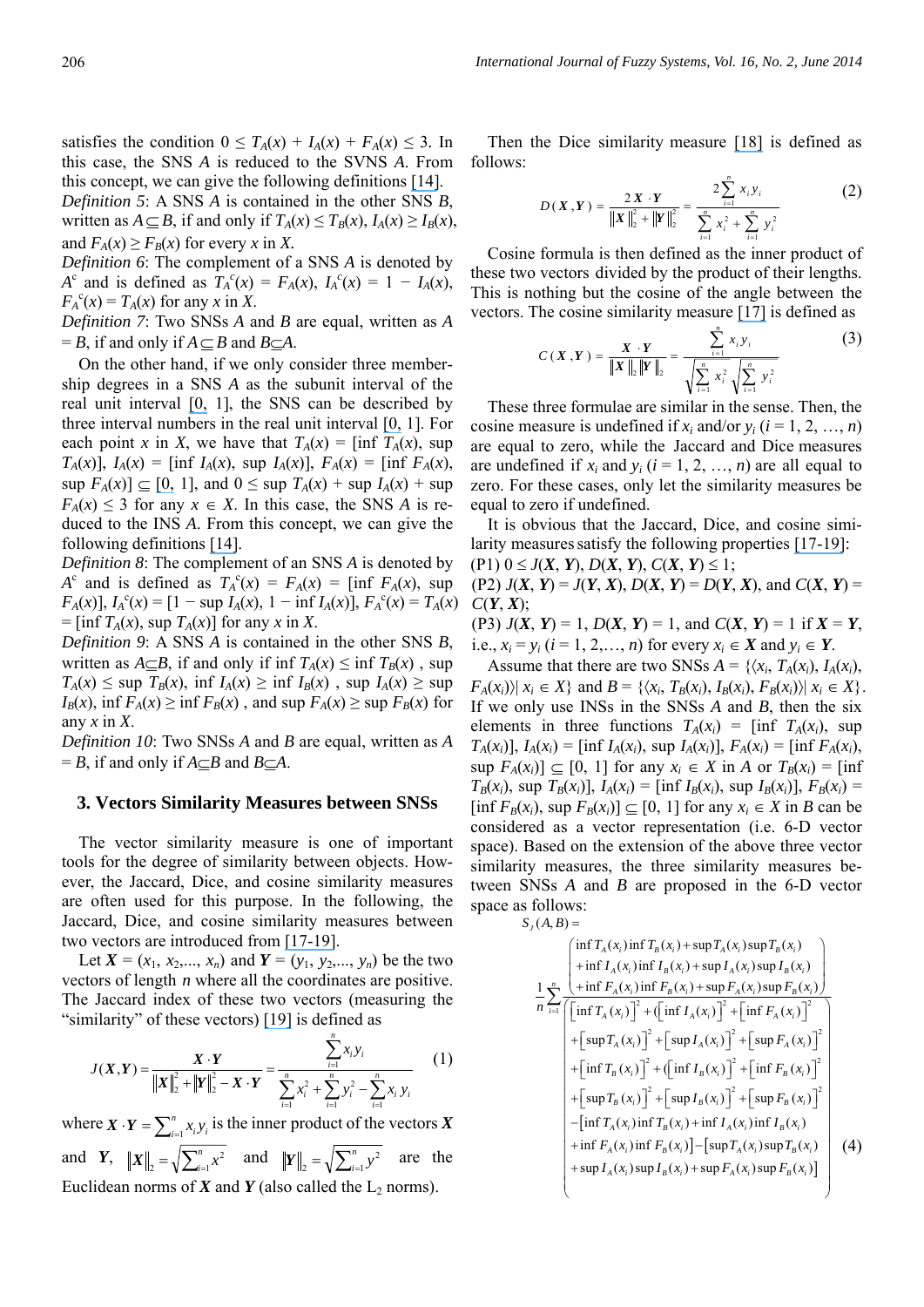$$
S_{D}(A, B) =
$$
\n
$$
S_{D}(A, B) =
$$
\n
$$
\frac{\left(\ln f T_{A}(x_{i}) \ln f T_{B}(x_{i}) + \ln f I_{A}(x_{i}) \ln f I_{B}(x_{i})\right)}{\ln \sum_{i=1}^{n} \frac{\left(\ln f T_{A}(x_{i}) \ln f F_{B}(x_{i}) + \sup T_{A}(x_{i}) \sup F_{B}(x_{i})\right)}{\left(\ln f T_{A}(x_{i})\right)^{2} + \left[\ln f I_{A}(x_{i})\right]^{2} + \left[\ln f F_{A}(x_{i})\right]^{2}} \right)}
$$
\n
$$
= \frac{\left(\ln f T_{A}(x_{i})\right)^{2} + \left[\ln f I_{A}(x_{i})\right]^{2} + \left[\ln f F_{A}(x_{i})\right]^{2}}{\left(\ln f T_{B}(x_{i})\right)^{2} + \left[\ln f I_{B}(x_{i})\right]^{2} + \left[\ln f F_{B}(x_{i})\right]^{2}} \right)}
$$
\n
$$
= \frac{\left(\ln f T_{B}(x_{i})\right)^{2} + \left[\ln f I_{B}(x_{i})\right]^{2} + \left[\ln f F_{B}(x_{i})\right]^{2}}{\left(\ln f T_{B}(x_{i})\right)^{2} + \left[\ln f I_{B}(x_{i})\right]^{2} + \left[\ln f F_{B}(x_{i})\right]^{2}} \right]
$$
\n
$$
S_{C}(A, B) =
$$
\n
$$
\frac{\left(\ln f T_{A}(x_{i}) \ln f T_{B}(x_{i}) + \ln f I_{A}(x_{i}) \ln f I_{B}(x_{i})\right)}{\left(\ln f T_{A}(x_{i}) \ln f F_{B}(x_{i}) + \ln f I_{A}(x_{i}) \ln f F_{B}(x_{i})\right)}
$$
\n
$$
= \frac{\left(\ln f T_{A}(x_{i}) \ln f T_{B}(x_{i}) + \ln f I_{A}(x_{i}) \ln f I_{B}(x_{i})\right)}{\left(\ln f T_{A}(x_{i})\right)^{2} + \left[\ln f I_{A}(x_{i})\right]^{2} + \left[\ln f F_{A}(x_{i})\right]^{2}}
$$
\n
$$
= \frac{\left(\ln f T_{A}(x_{i}) \ln f I_{
$$

According to the properties of the Jaccard, Dice, and cosine similarity measures [\[17](https://www.researchgate.net/publication/220096421_Ye_J_Cosine_similarity_measures_for_intuitionistic_fuzzy_sets_and_their_applications_Mathematical_and_Computer_Modelling_53_91-97?el=1_x_8&enrichId=rgreq-d0827249566a978e46d7efacd9ba0069-XXX&enrichSource=Y292ZXJQYWdlOzI4MTU0Njk3NDtBUzoyODk2NzU0NzEyNzgwODBAMTQ0NjA3NTQyMjYwOQ==)[-](https://www.researchgate.net/publication/257161413_Multicriteria_decision-making_method_using_the_Dice_similarity_measure_based_on_the_reduct_intuitionistic_fuzzy_sets_of_interval-valued_intuitionistic_fuzzy_sets?el=1_x_8&enrichId=rgreq-d0827249566a978e46d7efacd9ba0069-XXX&enrichSource=Y292ZXJQYWdlOzI4MTU0Njk3NDtBUzoyODk2NzU0NzEyNzgwODBAMTQ0NjA3NTQyMjYwOQ==)[19\]](https://www.researchgate.net/publication/251217496_Multicriteria_Group_Decision-Making_Method_Using_Vector_Similarity_Measures_For_Trapezoidal_Intuitionistic_Fuzzy_Numbers?el=1_x_8&enrichId=rgreq-d0827249566a978e46d7efacd9ba0069-XXX&enrichSource=Y292ZXJQYWdlOzI4MTU0Njk3NDtBUzoyODk2NzU0NzEyNzgwODBAMTQ0NjA3NTQyMjYwOQ==), each similarity measure  $S_k(A, B)$  ( $k = J, D, C$ ) also satisfies the following properties:

 $(P1)$   $0 \le S_k(A, B) \le 1$ ;  $(P2) S_k(A, B) = S_k(B, A);$ (P3)  $S_k(A, B) = 1$  if  $A = B$ , i.e.,  $T_A(x_i) = T_B(x_i)$ ,  $I_A(x_i) =$  $I_B(x_i)$ , and  $F_A(x_i) = F_B(x_i)$  for every  $x_i \in X$ . *Proof***:** 

(P1) It is obvious that the property is true according to the inequality  $a^2 + b^2 \ge 2ab$  for Eqs. (4) and (5), and

the cosine value for Eq. (6).

(P2) It is obvious that the property is true.

(P3) When  $A = B$ , there are  $T_A(x_i) = T_B(x_i)$ ,  $I_A(x_i) = I_B(x_i)$ and  $F_A(x_i) = F_B(x_i)$ , i.e. inf  $T_A(x_i) = \inf T_B(x_i)$ , sup  $T_A(x_i) =$  $\sup T_B(x_i)$ ,  $\inf I_A(x_i) = \inf I_B(x_i)$ ,  $\sup I_A(x_i) = \sup I_B(x_i)$ ,  $\inf I_B(x_i)$  $F_A(x_i) = \inf F_B(x_i)$ , and sup  $F_A(x_i) = \sup F_B(x_i)$  for  $i = 1$ , 2, ..., *n*. So there are  $S_J(A, B) = 1$ ,  $S_D(A, B) = 1$ , and  $S_C(A, B) = 1$  $B$ ) = 1.  $\Box$ 

However,  $S_k(A, B)$  is undefined if  $T_A(x_i) = I_A(x_i) = I_A(x_i)$  $F_A(x_i) = 0$  and/or  $T_B(x_i) = I_B(x_i) = F_B(x_i) = 0$  for every  $x_i$  $\in$  *X*. In this case, let the measure value *S<sub>k</sub>*(*A*, *B*) = 0 for *k*  $=$  J, D, C.

Furthermore, the differences of importance are considered in the elements in the universe. Thus, we need to take the weight of each element  $x_i$   $(i = 1, 2, \ldots, n)$  into account. In the following, we develop weighted similarity measures between SNSs.

Let  $w_i$  be the weight for each element  $x_i$  ( $i = 1, 2, \ldots, n$ ),  $w_i \in [0, 1]$  $w_i \in [0, 1]$  $w_i \in [0, 1]$ , and  $\sum_{i=1}^{n} w_i = 1$ , then we have the following three weighted similarity measures:

$$
WS_{J}(A, B) = \left\{ \begin{aligned} &\text{inf } T_{A}(x_{i}) \text{inf } T_{B}(x_{i}) + \text{sup } T_{A}(x_{i}) \text{sup } T_{B}(x_{i}) \\ &+ \text{inf } I_{A}(x_{i}) \text{inf } I_{B}(x_{i}) + \text{sup } I_{A}(x_{i}) \text{sup } I_{B}(x_{i}) \\ &+ \text{inf } F_{A}(x_{i}) \text{inf } F_{B}(x_{i}) + \text{sup } F_{A}(x_{i}) \text{sup } F_{B}(x_{i}) \\ &\left[ \text{inf } T_{A}(x_{i}) \right]^{2} + \left[ \text{inf } I_{A}(x_{i}) \right]^{2} + \left[ \text{inf } F_{A}(x_{i}) \right]^{2} \\ &+ \left[ \text{sup } T_{A}(x_{i}) \right]^{2} + \left[ \text{sup } I_{A}(x_{i}) \right]^{2} + \left[ \text{sup } F_{A}(x_{i}) \right]^{2} \\ &+ \left[ \text{inf } T_{B}(x_{i}) \right]^{2} + \left[ \text{sup } I_{B}(x_{i}) \right]^{2} + \left[ \text{sup } F_{B}(x_{i}) \right]^{2} \\ &+ \left[ \text{inf } T_{B}(x_{i}) \right]^{2} + \left[ \text{sup } I_{B}(x_{i}) \right]^{2} + \left[ \text{sup } F_{B}(x_{i}) \right]^{2} \\ &- \left[ \text{inf } T_{A}(x_{i}) \text{inf } T_{B}(x_{i}) + \text{inf } I_{A}(x_{i}) \text{inf } I_{B}(x_{i}) \\ &+ \text{inf } F_{A}(x_{i}) \text{inf } F_{B}(x_{i}) \right] - \left[ \text{sup } T_{A}(x_{i}) \text{sup } T_{B}(x_{i}) \right] \\ &+ \text{sup } I_{A}(x_{i}) \text{sup } I_{B}(x_{i}) + \text{sup } F_{A}(x_{i}) \text{sup } F_{B}(x_{i}) \end{aligned} \right\}
$$
(7)

 $\left| \inf T_{4}(x_{i}) \right|^{2} + \left| \inf I_{4}(x_{i}) \right|^{2} + \left| \inf F_{4}(x_{i}) \right|$  $\left[ + \left[ \sup T_A(x_i) \right]^2 + \left[ \sup I_A(x_i) \right]^2 + \left[ \sup F_A(x_i) \right]^2 \right]$  $\left[ + \left[ \inf T_B(x_i) \right]^2 + \left[ \inf I_B(x_i) \right]^2 + \left[ \inf F_B(x_i) \right]^2 \right]$  $\left( + \left[ \sup T_B(x_i) \right]^2 + \left[ \sup I_B(x_i) \right]^2 + \left[ \sup F_B(x_i) \right]^2 \right)$ ,  $\inf T_A(x_i) \upharpoonright + \inf I_A(x_i) \upharpoonright + \inf F_A(x_i)$  $\sup I_A(x_i)$ sup $I_B(x_i)$  +  $\sup F_A(x_i)$ sup $F_B(x_i)$  $2 + \inf F_A(x_i) \inf F_R(x_i) + \sup T_A(x_i) \sup F_R(x_i)$  $\int \inf T_A(x_i) \inf T_B(x_i) + \inf I_A(x_i) \inf I_B(x_i)$  $WS_D(A, B) =$  $\sum_{i=1}^{n} w_i \frac{(-\sup P_A(x_i), \sup P_B(x_i)+\sup P_A(x_i), \sup P_B(x_i))}{\left(\left[\inf T_A(x_i)\right]^2+\left[\inf I_A(x_i)\right]^2+\left[\inf F_A(x_i)\right]^2\right)}$  $\overline{\phantom{a}}$  $\overline{\phantom{a}}$  $\overline{\phantom{a}}$  $\overline{\phantom{a}}$  $\overline{\phantom{a}}$ J  $\left[ \int_0^{\infty} + \left[ \inf T_B(x_i) \right]^2 + \left[ \inf T_B(x_i) \right]^2 + \left[ \inf F_B(x_i) \right]^2 \right]$  $\left[ + \left[ \sup T_A(x_i) \right]^2 + \left[ \sup I_A(x_i) \right]^2 + \left[ \sup F_A(x_i) \right]^2 \right]$  $\overline{\phantom{a}}$  $\overline{\phantom{a}}$  $\overline{\phantom{a}}$ J  $\left( \right)$ I Ł I  $\Big(\t+\sup I_A(x_i)\sup I_B(x_i)+\t$  $+\inf F_{A}(x_{i})\inf F_{B}(x_{i}) +$ *n i*=1  $\left[\ln \prod_{A} I_{A}(x_{i})\right]$  +  $\left[\ln \prod_{A} I_{A}(x_{i})\right]$  +  $\left[\ln \prod_{A} I_{A}(x_{i})\right]$  $A^{A_i}$   $\rightarrow$   $B^{A_i}$   $\rightarrow$   $B^{A_i}$  $A^{A_i}$   $\mu_i$   $\mu_i$   $\mu_f$   $\mu_f$   $\mu_f$   $\mu_f$   $\mu_f$   $\mu_f$  $\left[ \int_0^T \left( \left[ \inf T_A(x_i) \right]^2 + \left[ \inf T_A(x_i) \right]^2 + \left[ \inf F_A(x_i) \right]^2 \right] \right]$  $I_A(x_i)$ sup $I_B(x_i)$  + sup $F_A(x_i)$ sup $F_B(x_i)$  $F_A(x_i)$  inf  $F_B(x_i)$  + sup  $T_A(x_i)$  sup  $T_B(x_i)$ *w* (8)  $WS_c(A, B) =$ 

$$
\sum_{i=1}^{n} w_{i} \frac{\left(\inf T_{A}(x_{i}) \inf T_{B}(x_{i}) + \inf I_{A}(x_{i}) \inf T_{B}(x_{i}) + \inf T_{A}(x_{i}) \inf T_{B}(x_{i}) + \inf F_{A}(x_{i}) \inf F_{B}(x_{i}) + \sup T_{A}(x_{i}) \sup T_{B}(x_{i})\right)}{\left(\frac{\left[\inf T_{A}(x_{i}) \sup I_{B}(x_{i}) + \sup F_{A}(x_{i}) \sup F_{B}(x_{i})\right]}{\left(\frac{\left[\inf T_{A}(x_{i})\right]^{2} + \left[\inf T_{A}(x_{i})\right]^{2} + \left[\inf F_{A}(x_{i})\right]^{2}}\right)}\right)} + \left[\sup T_{A}(x_{i})\right]^{2} + \left[\sup T_{A}(x_{i})\right]^{2} + \left[\sup T_{A}(x_{i})\right]^{2}}{\left(\frac{\left[\inf T_{B}(x_{i})\right]^{2} + \left[\inf T_{B}(x_{i})\right]^{2} + \left[\inf F_{B}(x_{i})\right]^{2}}{\left(\frac{\left[\inf T_{B}(x_{i})\right]^{2} + \left[\sup T_{B}(x_{i})\right]^{2} + \left[\sup F_{B}(x_{i})\right]^{2}}\right)}\right)}
$$
(9)

If  $w = (1/n, 1/n, \ldots, 1/n)^T$ , then Eqs. (7)-(9) are reduced to Eqs.  $(4)-(6)$ .

It is obvious that each weighted similarity measure  $WS_k(A, B)$  for  $k = J$ , D, C also satisfies the following properties:

 $(P1)$   $0 \leq W S_k(A, B) \leq 1$ ;

 $(Y2)$   $WS_k(A, B) = WS_k(B, A);$ 

(P3)  $WS_k(A, B) = 1$  if  $A = B$ , i.e.,  $T_A(x_i) = T_B(x_i)$ ,  $I_A(x_i) =$  $I_B(x_i)$ , and  $F_A(x_i) = F_B(x_i)$  for every  $x_i \in X$ .

Similar to the previous proof method, we can prove that the properties (P1)-(P3).

Assume that there are two SNSs  $A = \{ \langle x_i, T_A(x_i), I_A(x_i), \rangle \}$  $F_A(x_i)$   $x_i \in X$  and  $B = \{ \langle x_i, T_B(x_i), I_B(x_i), F_B(x_i) \rangle | x_i \in X \}.$ If we only use SVNSs in the SNSs *A* and *B*, then three functions  $T_A(x_i)$ ,  $I_A(x_i)$ ,  $F_A(x_i) \in [0, 1]$  for any  $x_i \in X$  in *A* or  $T_B(x_i)$ ,  $I_A(x_i)$ ,  $F_B(x_i) \in [0, 1]$  for any  $x_i \in X$  in *B* can be considered as a vector representation with three elements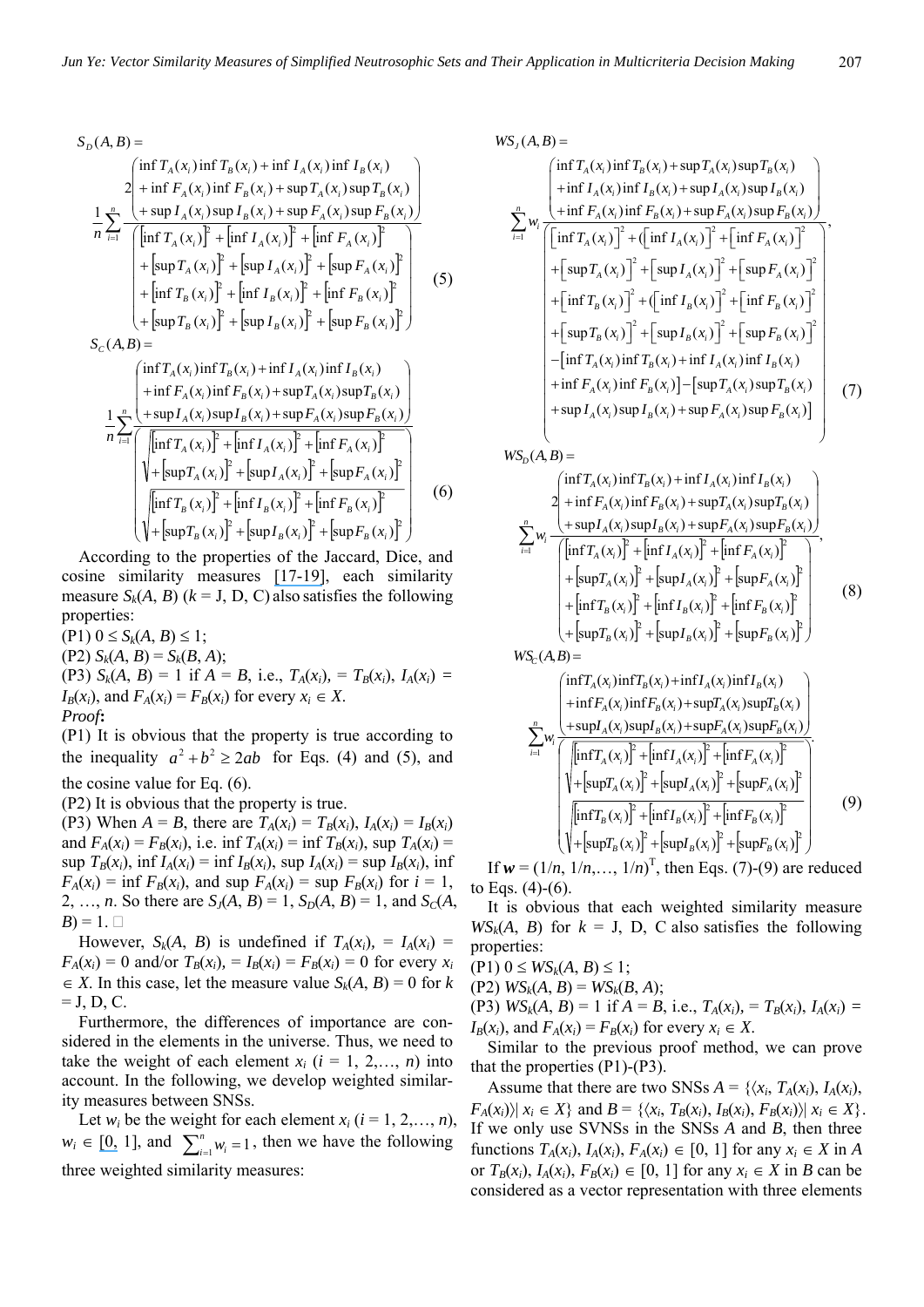(i.e. 3-D vector space). Then, the three vector similarity measures Eqs. (4)-(6) are reduced, respectively, to the following three similarity measures of SVNSs:

 $S_J(A, B) =$ 

$$
\frac{1}{n} \sum_{i=1}^{n} \frac{T_A(x_i)T_B(x_i) + I_A(x_i)I_B(x_i) + F_A(x_i)F_B(x_i)}{\left[ (T_A^2(x_i) + T_A^2(x_i) + F_A^2(x_i)) + (T_B^2(x_i) + T_B^2(x_i) + F_B^2(x_i)) \right]} (10)
$$
\n
$$
S_D(A, B) = \frac{1}{n} \sum_{i=1}^{n} \frac{2(T_A(x_i)T_B(x_i) + I_A(x_i)I_B(x_i) + F_A(x_i)F_B(x_i))}{(T_A^2(x_i) + T_A^2(x_i) + F_A^2(x_i)) + (T_B^2(x_i) + T_B^2(x_i))}
$$
\n
$$
(11)
$$

$$
S_{c}(A,B) = \frac{1}{n} \sum_{i=1}^{n} \frac{T_{A}(x_{i})T_{B}(x_{i}) + I_{A}(x_{i})I_{B}(x_{i}) + F_{A}(x_{i})F_{B}(x_{i})}{\sqrt{T_{A}^{2}(x_{i}) + I_{A}^{2}(x_{i}) + F_{A}^{2}(x_{i})}\sqrt{T_{B}^{2}(x_{i}) + I_{B}^{2}(x_{i}) + F_{B}^{2}(x_{i})}}
$$
\n(12)

Therefore, we can see that Eqs. (10)-(12) are special cases of Eqs. (4)-(6) when the upper and lower ends of the interval numbers of  $T_A(x_i)$ ,  $I_A(x_i)$ ,  $F_A(x_i)$ ,  $T_B(x_i)$ ,  $I_A(x_i)$ , and  $F_B(x_i)$  are equal.

Similarly, the three weighted similarity measures Eqs. (7)-(9) are also reduced, respectively, to the following three weighted similarity measures of SVNSs:  $WS_j(A, B) =$ 

$$
\sum_{i=1}^{n} w_{i} \frac{T_{A}(x_{i})T_{B}(x_{i}) + I_{A}(x_{i})I_{B}(x_{i}) + F_{A}(x_{i})F_{B}(x_{i})}{\left[\left(T_{A}^{2}(x_{i}) + T_{A}^{2}(x_{i}) + F_{A}^{2}(x_{i})\right) + \left(T_{B}^{2}(x_{i}) + T_{B}^{2}(x_{i}) + F_{B}^{2}(x_{i})\right)\right]} \quad (13)
$$
\n
$$
WS_{D}(A, B) = \sum_{i=1}^{n} w_{i} \frac{2(T_{A}(x_{i})T_{B}(x_{i}) + I_{A}(x_{i})I_{B}(x_{i}) + F_{A}(x_{i})F_{B}(x_{i}))}{\left(T_{A}^{2}(x_{i}) + T_{A}^{2}(x_{i}) + F_{A}^{2}(x_{i})\right) + \left(T_{B}^{2}(x_{i}) + T_{B}^{2}(x_{i}) + F_{B}^{2}(x_{i})\right)} \quad (14)
$$
\n
$$
WS_{C}(A, B) = \sum_{i=1}^{n} w_{i} \frac{T_{A}(x_{i})T_{B}(x_{i}) + I_{A}(x_{i})I_{B}(x_{i}) + F_{A}(x_{i})F_{B}(x_{i}) + F_{B}^{2}(x_{i})}{\sqrt{T_{A}^{2}(x_{i}) + T_{A}^{2}(x_{i}) + T_{A}^{2}(x_{i})}\sqrt{T_{B}^{2}(x_{i}) + T_{B}^{2}(x_{i})} + F_{B}^{2}(x_{i})} \quad (15)
$$

Meanwhile, we can also see that Eqs. (13)-(15) are special cases of Eqs. (7)-(9).

# **4. Application of the Vector Similarity Measures in Decision-Making**

In this section, we apply the three similarity measures between SNSs to the multicriteria decision-making problem with simplified neutrosophic information.

Let  $A = \{A_1, A_2, \ldots, A_m\}$  be a set of alternatives and C  $= \{C_1, C_2, \ldots, C_n\}$  be a set of criteria. Assume that the weight of the criterion  $C_j$  ( $j = 1, 2, \ldots, n$ ), entered by the decision-maker, is  $w_j$ ,  $w_j \in [0, 1]$  and  $\sum_{j=1}^n w_j = 1$  $w_j = 1$ . In this case, the characteristic of the alternative  $A_i$  ( $i = 1$ , 2,..., *m*) on criterion  $C_i$  ( $j = 1, 2, \ldots, n$ ) is represented by the following form of a SNS:

# $A_i = \{ (C_i, T_A(C_i), I_A(C_i), F_A(C_i)) \mid C_i \in C \}$

Here, we only consider that the three interval pairs  $T_{A_i}(C_j) = \left[ \inf T_{A_i}(C_j), \sup T_{A_i}(C_j) \right], \quad I_{A_i}(C_j) = \left[ \inf I_{A_i}(C_j), \right]$  $\sup I_{A_i}(C_j)$ ,  $F_{A_i}(C_j) = [\inf F_{A_i}(C_j), \sup F_{A_i}(C_j)] \subseteq [0, 1]$ are given in an INS  $A_i$ , where  $0 \le \sup T_{A_i}(C_j)$  +  $\sup I_{A_i}(C_j)$  +  $\sup F_{A_i}(C_j)$   $\leq$  3 for  $C_j \in C, j = 1, 2, ..., n$ , and  $i = 1, 2, ..., m$ , because an INS  $A_i$  is reduced to a SVNS  $A_i$  when  $T_{A_i}(C_j) = \inf T_{A_i}(C_j) = \sup T_{A_i}(C_j) \in [0, 1],$  $I_{A_i}(C_j) = \inf I_{A_i}(C_j) = \sup I_{A_i}(C_j) \in [0, 1], F_{A_i}(C_j) =$  $\inf F_{A_i}(C_j) = \sup F_{A_i}(C_j) \in [0, 1]$  are held as three real numbers in the real unit interval [0, 1].

For convenience, the interval pairs  $T_{A_i}(C_j)$  =  $\left[ \inf T_{A_i}(C_j)$ , sup  $T_{A_i}(C_j)$  ],  $I_{A_i}(C_j) = \inf I_{A_i}(C_j)$ ,  $\sup I_{A_i}(C_j)$ ,  $F_{A_i}(C_j) = [\inf F_{A_i}(C_j), \sup F_{A_i}(C_j)] \subseteq [0, 1]$ are denoted by a simplified neutrosophic value (SNV)  $\alpha_{ij}$  $= \langle [a_{ii}, b_{ii}], [c_{ii}, d_{ii}], [e_{ii}, f_{ii}] \rangle$  (*i* = 1, 2, …, *m*; *j* = 1, 2, …, *n*), which is usually derived from the evaluation of an alternative  $A_i$  with respect to a criterion  $C_i$  by the expert or decision maker. Hence, we can elicit a simplified neutrosophic decision matrix  $D = (a_{ij})_{m \times n}$ .

In multicriteria decision-making environment, the concept of ideal point has been used to help identify the best alternative in the decision set. Although the ideal alternative does not exist in real world, it does provide a useful theoretical construct against which to evaluate alternatives [\[13\]](https://www.researchgate.net/publication/262310809_Similarity_measures_between_interval_neutrosophic_sets_and_their_applications_in_multicriteria_decision-making?el=1_x_8&enrichId=rgreq-d0827249566a978e46d7efacd9ba0069-XXX&enrichSource=Y292ZXJQYWdlOzI4MTU0Njk3NDtBUzoyODk2NzU0NzEyNzgwODBAMTQ0NjA3NTQyMjYwOQ==).

Generally, the evaluation criteria can be categorized into two types: benefit criteria and cost criteria. Let *H* be a collection of benefit criteria and *L* be a collection of cost criteria. In the presented decision-making method, an ideal alternative can be identified by using a maximum operator for the benefit criteria and a minimum operator for the cost criteria to determine the best value of each criterion among all alternatives. Therefore, we define an ideal SNV for a benefit criterion in the ideal alternative *A*\* as

$$
\alpha_j^* = \langle \left[a_j^*, b_j^*\right] \left[e_j^*, d_j^*\right] \left[e_j^*, f_j^*\right] \rangle
$$
  
= 
$$
\langle \left[\max_i (a_{ij}), \max_i (b_{ij})\right] \left[\min_i (c_{ij}), \min_i (d_{ij})\right] \left[\min_i (e_{ij}), \min_i (f_{ij})\right] \rangle
$$

for  $j \in H$ ,

while for a cost criterion, we define an ideal SNV in the ideal alternative *A*\* as

$$
\alpha_j^* = \langle [a_j^*, b_j^*] [c_j^*, d_j^*] [e_j^*, f_j^*] \rangle
$$
  
=  $\langle [\min_i(a_{ij}), \min_i(b_{ij})] [\max_i(c_{ij}), \max_i(d_{ij})] [\max_i(e_{ij}), \max_i(f_{ij})] \rangle$ 

for  $j \in L$ .

Thus, by applying Eqs. (7), (8) and (9) three vector similarity measures between an alternative *Ai* and the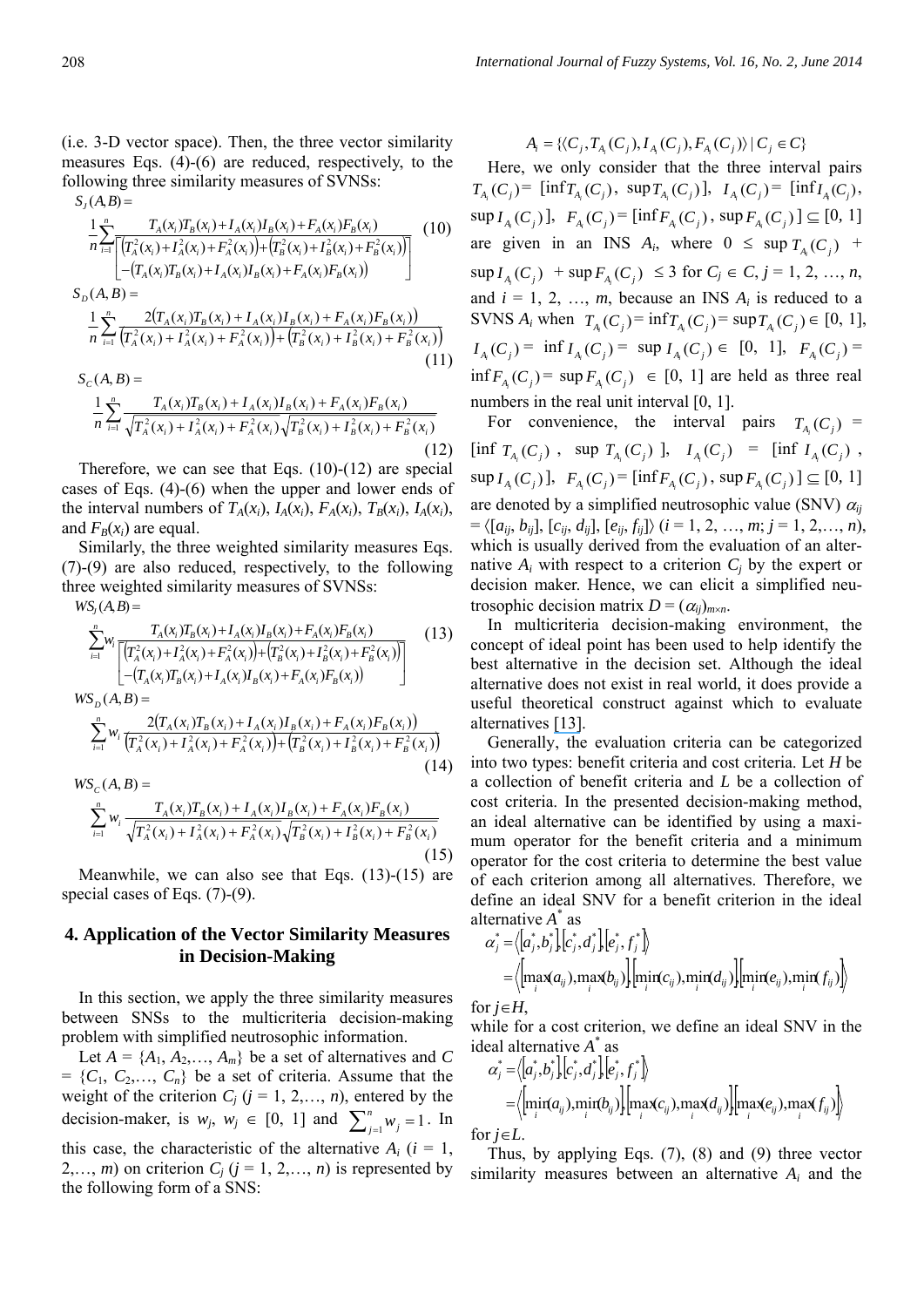ideal alternative *A*\* are rewritten respectively as  $WS_{J}(A_{i}, A^{*}) =$ 

$$
\sum_{j=1}^{n} w_j \frac{a_{ij}a_j^* + b_{ij}b_j^* + c_{ij}c_j^* + d_{ij}d_j^* + e_{ij}e_j^* + f_{ij}f_j^*}{\left(a_{ij}^2 + b_{ij}^2 + c_{ij}^2 + d_{ij}^2 + e_{ij}^2 + f_{ij}^2 + (a_j^*)^2 + (b_j^*)^2 + (c_j^*)^2 + (d_j^*)^2 + (f_j^*)^2 + (f_j^*)^2 - (a_{ij}a_j^* + b_{ij}b_j^* + c_{ij}c_j^* + d_{ij}d_j^* + e_{ij}e_j^* + f_{ij}f_j^*\right)}
$$
(16)

$$
WS_{D}(A_{i}, A^{*}) = \sum_{j=1}^{n} w_{j} \frac{2(a_{ij}a_{j}^{*} + b_{ij}b_{j}^{*} + c_{ij}c_{j}^{*} + d_{ij}d_{j}^{*} + e_{ij}e_{j}^{*} + f_{ij}f_{j}^{*})}{a_{ij}^{2} + b_{ij}^{2} + c_{ij}^{2} + d_{ij}^{2} + e_{ij}^{2} + f_{ij}^{2} + (a_{j}^{*})^{2}} + (b_{j}^{*})^{2} + (c_{j}^{*})^{2} + (d_{j}^{*})^{2} + (e_{j}^{*})^{2} + (f_{j}^{*})^{2}
$$
 (17)

$$
WS_{C}(A_{i}, A^{*}) = \frac{a_{ij}a_{j}^{*} + b_{ij}b_{j}^{*} + c_{ij}c_{j}^{*} + d_{ij}d_{j}^{*} + e_{ij}e_{j}^{*} + f_{ij}f_{j}^{*}}{\sqrt{a_{ij}^{2} + b_{ij}^{2} + c_{ij}^{2} + d_{ij}^{2} + e_{ij}^{2} + f_{ij}^{2}}}
$$
(18)  

$$
\sqrt{(a_{j}^{*})^{2} + (b_{j}^{*})^{2} + (c_{j}^{*})^{2} + (d_{j}^{*})^{2} + (e_{j}^{*})^{2} + (f_{j}^{*})^{2}}
$$

Through the similarity measure  $WS_k(A_i, A^*)$  ( $k = J, D,$ C) between each alternative and the ideal alternative, the ranking order of all alternatives can be determined and the best one can be easily selected as well.

### **5. Illustrative Example**

In this section, an example for the multicriteria decision-making problem of alternatives is used as the demonstration of the application of the proposed similarity measure methods.

Let us consider the decision-making problem adapted from [\[13\]](https://www.researchgate.net/publication/262310809_Similarity_measures_between_interval_neutrosophic_sets_and_their_applications_in_multicriteria_decision-making?el=1_x_8&enrichId=rgreq-d0827249566a978e46d7efacd9ba0069-XXX&enrichSource=Y292ZXJQYWdlOzI4MTU0Njk3NDtBUzoyODk2NzU0NzEyNzgwODBAMTQ0NjA3NTQyMjYwOQ==). There is an investment company, which wants to invest a sum of money in the best option. There is a panel with four possible alternatives to invest the money: (1)  $A_1$  is a car company; (2)  $A_2$  is a food company; (3)  $A_3$ is a computer company; (4)  $A_4$  is an arms company. The investment company must take a decision according to the three criteria: (1)  $C_1$  is the risk; (2)  $C_2$  is the growth; (3)  $C_3$  is the environmental impact, where  $C_1$  and  $C_2$  are benefit criteria, and  $C_3$  is a cost criterion. The weight vector of the criteria is given by  $w = (0.35, 0.25, 0.40)^T$ . The four possible alternatives are to be evaluated under the above three criteria by the form of SNVs, as shown in the following simplified neutrosophic decision matrix *D*:

$$
D = (\alpha_{ij})_{4\times 3}
$$
  
= 
$$
\begin{bmatrix} \langle [0.4, 0.5], [0.2, 0.3], [0.3, 0.4] \rangle \\ \langle [0.6, 0.7], [0.1, 0.2], [0.2, 0.3] \rangle \\ \langle [0.3, 0.6], [0.2, 0.3], [0.3, 0.4] \rangle \\ \langle [0.7, 0.8], [0.0, 0.1], [0.1, 0.2] \rangle \end{bmatrix}
$$

 $\langle [0.6, 0.7], [0.1, 0.2], [0.1, 0.3] \rangle$  $\langle [0.5, 0.6], [0.2, 0.3], [0.3, 0.4] \rangle$  $\langle [0.6, 0.7], [0.1, 0.2], [0.2, 0.3] \rangle$  $\langle [0.4, 0.6], [0.1, 0.3], [0.2, 0.4] \rangle$  $\cdot$  $\overline{\phantom{a}}$  $[0.4, 0.5], [0.2, 0.4], [0.7, 0.9]$ J  $(0.3, 0.6], [0.3, 0.5], [0.8, 0.9]$  $\left[0.6,\!0.7\right]\!,\![0.3,\!0.4],[0.8,\!0.9]\bigr\rangle$  $[0.7, 0.9]$ ,  $[0.2, 0.3]$ ,  $[0.4, 0.5]$ 

Then, we utilize the developed approaches to obtain the most desirable alternative(s).

From the simplified neutrosophic decision matrix *D*  we can obtain the following ideal alternative:

> $A^* = \{(0.7, 0.8], [0.0, 0.1], [0.1, 0.2]\},$  $\langle [0.3, 0.5], [0.3, 0.5], [0.8, 0.9] \rangle$  $\langle [0.6, 0.7], [0.1, 0.2], [0.1, 0.3] \rangle,$

Then by using Eq.  $(16)$  or  $(17)$  or  $(18)$ , we can obtain the various similarity measure values of  $WS_k(A_i, A^*)$  ( $i = 1$ , 2, 3, 4;  $k = J$ , D, C), as shown in Table 1. For the comparison of different measure methods, the results in [\[13\]](https://www.researchgate.net/publication/262310809_Similarity_measures_between_interval_neutrosophic_sets_and_their_applications_in_multicriteria_decision-making?el=1_x_8&enrichId=rgreq-d0827249566a978e46d7efacd9ba0069-XXX&enrichSource=Y292ZXJQYWdlOzI4MTU0Njk3NDtBUzoyODk2NzU0NzEyNzgwODBAMTQ0NjA3NTQyMjYwOQ==)  are also shown in Table 1.

Table 1. Results of different measure methods.

| Measure method               | Measure value                                                                                                                  | Ranking order                       |
|------------------------------|--------------------------------------------------------------------------------------------------------------------------------|-------------------------------------|
| $WS_{\rm J}(A_i, A^{\rm T})$ | $WS_{I}(A_{1}, A^{*}) = 0.7579$<br>$WS_{1}(A_{2}, A^{*}) = 0.9773$<br>$WS_J(A_3, A^*) = 0.8646$<br>$WS_J(A_4, A^*) = 0.9768$   | $A_2 \succ A_4 \succ A_3 \succ A_1$ |
| $WS_D(A_i, A))$              | $WS_D(A_1, A^*) = 0.8594$<br>$WS_D(A_2, A^*) = 0.9884$<br>$WS_D(A_3, A^*) = 0.9224$<br>$WS_D(A_4, A^*) = 0.9880$               | $A_2 \succ A_4 \succ A_3 \succ A_1$ |
| $WS_C(A_i, A^{\dagger})$     | $WS_C(A_1, A^*) = 0.8676$<br>$WS_C(A_2, A^{\dagger}) = 0.9894$<br>$WS_C(A_3, A^*) = 0.9276$<br>$WS_{\rm C}(A_4, A^*) = 0.9896$ | $A_4 \succ A_2 \succ A_3 \succ A_1$ |
| $S_1(A_i, A^{\dagger})$ [13] | $S_1(A_1, A^*) = 0.7667$<br>$S_1(A_2, A^*) = 0.9542$<br>$S_1(A_3, A^*) = 0.8625$<br>$S_1(A_4, A^*) = 0.9600$                   | $A_4 \succ A_2 \succ A_3 \succ A_1$ |
| $S_2(A_i, A^*)$ [13]         | $S_2(A_1, A^*) = 0.7370$<br>$S_2(A_2, A^*) = 0.9323$<br>$S_2(A_3, A^*) = 0.8344$<br>$S_2(A_4, A^*) = 0.9034$                   | $A_2 \succ A_4 \succ A_3 \succ A_1$ |

From the results of Table 1, the ranking order of the four alternatives is  $A_4 \succ A_2 \succ A_3 \succ A_1$  or  $A_2 \succ A_4 \succ A_3 \succ$  $A_1$ . Obviously, amongst them  $A_4$  or  $A_2$  is the best alternative. Then, the two ranking orders of the four alternatives are in agreement with the results of Ye's methods [\[13\]](https://www.researchgate.net/publication/262310809_Similarity_measures_between_interval_neutrosophic_sets_and_their_applications_in_multicriteria_decision-making?el=1_x_8&enrichId=rgreq-d0827249566a978e46d7efacd9ba0069-XXX&enrichSource=Y292ZXJQYWdlOzI4MTU0Njk3NDtBUzoyODk2NzU0NzEyNzgwODBAMTQ0NjA3NTQyMjYwOQ==). As we can see from Table 1, for different measure methods, the ranking orders may be different. Therefore, the three measure methods proposed in this paper can be assigned one of them to satisfy the decision maker's preference.

The example clearly indicates that the proposed measure methods are simple and effective in simplified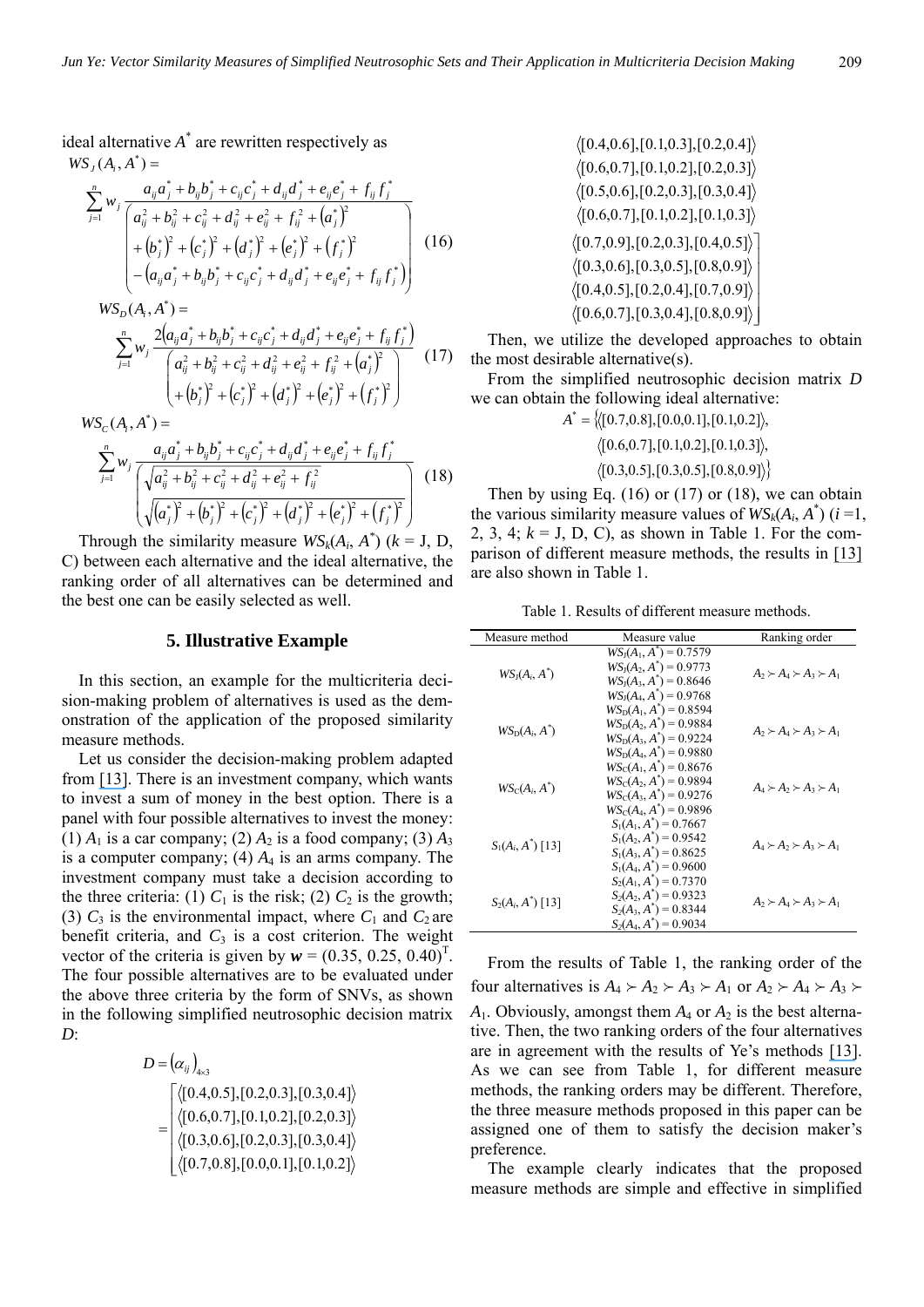neutrosophic decision-making. Then, we truly need new types of the vector similarity measures of SNSs for dealing with various intelligent decision making problems.

### **6. Conclusions**

This paper has developed three vector similarity measures between SNSs as a generalization of the Jaccard, Dice, and cosine similarity measures between two vectors. Then the three similarity measures have been applied to a multicriteria decision-making problem in simplified neutrosophic setting. Through the similarity degrees between each alternative and the ideal alternative, the ranking order of all alternatives can be determined and the best alternative can be easily identified as well. Finally, an illustrative example demonstrated the application and effectiveness of the developed similarity measure methods. Therefore, the proposed similarity measures between SNSs are more suitable for decision-making problems with the incomplete, indeterminate, and inconsistent information which exists commonly in real situations. Furthermore, the techniques proposed in this paper extend existing decision-making methods and can provide a convenient decision-making method for decision-makers. In the future, we shall continue to work in the application of the similarity measures between SNSs to other domains, such as pattern recognition and medical diagnosis.

### **References**

- [1] F. Smarandache, *[A unifying field in logics. neutro](https://www.researchgate.net/publication/237361912_A_Unifying_Field_in_Logics_Neutrosophic_Logic_Neutrosophy_Neutrosophic_Set_Neutrosophic_Probability_fifth_edition?el=1_x_8&enrichId=rgreq-d0827249566a978e46d7efacd9ba0069-XXX&enrichSource=Y292ZXJQYWdlOzI4MTU0Njk3NDtBUzoyODk2NzU0NzEyNzgwODBAMTQ0NjA3NTQyMjYwOQ==)[sophy: Neutrosophic probability, set and logic](https://www.researchgate.net/publication/237361912_A_Unifying_Field_in_Logics_Neutrosophic_Logic_Neutrosophy_Neutrosophic_Set_Neutrosophic_Probability_fifth_edition?el=1_x_8&enrichId=rgreq-d0827249566a978e46d7efacd9ba0069-XXX&enrichSource=Y292ZXJQYWdlOzI4MTU0Njk3NDtBUzoyODk2NzU0NzEyNzgwODBAMTQ0NjA3NTQyMjYwOQ==)*, [Rehoboth: American Research Press, 1999.](https://www.researchgate.net/publication/237361912_A_Unifying_Field_in_Logics_Neutrosophic_Logic_Neutrosophy_Neutrosophic_Set_Neutrosophic_Probability_fifth_edition?el=1_x_8&enrichId=rgreq-d0827249566a978e46d7efacd9ba0069-XXX&enrichSource=Y292ZXJQYWdlOzI4MTU0Njk3NDtBUzoyODk2NzU0NzEyNzgwODBAMTQ0NjA3NTQyMjYwOQ==)
- [2] L. A. Zadeh, "Fuzzy sets," *Information and Control*, vol. 8, pp. 338-353, 1965.
- [3] [I. Turksen, "Interval valued fuzzy sets based on](https://www.researchgate.net/publication/222385773_Turksen_LB_Interval_valued_fuzzy_sets_based_on_normal_forms_Fuzzy_Sets_Syst_80_191-210?el=1_x_8&enrichId=rgreq-d0827249566a978e46d7efacd9ba0069-XXX&enrichSource=Y292ZXJQYWdlOzI4MTU0Njk3NDtBUzoyODk2NzU0NzEyNzgwODBAMTQ0NjA3NTQyMjYwOQ==) normal forms," *[Fuzzy Sets and Systems](https://www.researchgate.net/publication/222385773_Turksen_LB_Interval_valued_fuzzy_sets_based_on_normal_forms_Fuzzy_Sets_Syst_80_191-210?el=1_x_8&enrichId=rgreq-d0827249566a978e46d7efacd9ba0069-XXX&enrichSource=Y292ZXJQYWdlOzI4MTU0Njk3NDtBUzoyODk2NzU0NzEyNzgwODBAMTQ0NjA3NTQyMjYwOQ==)*, vol. 20, pp. [191-210, 1986.](https://www.researchgate.net/publication/222385773_Turksen_LB_Interval_valued_fuzzy_sets_based_on_normal_forms_Fuzzy_Sets_Syst_80_191-210?el=1_x_8&enrichId=rgreq-d0827249566a978e46d7efacd9ba0069-XXX&enrichSource=Y292ZXJQYWdlOzI4MTU0Njk3NDtBUzoyODk2NzU0NzEyNzgwODBAMTQ0NjA3NTQyMjYwOQ==)
- [4] [K. Atanassov, "Intuitionistic fuzzy sets,"](https://www.researchgate.net/publication/256992299_Intuitionistic_Fuzzy_Sets_Fuzzy_Sets_Syst?el=1_x_8&enrichId=rgreq-d0827249566a978e46d7efacd9ba0069-XXX&enrichSource=Y292ZXJQYWdlOzI4MTU0Njk3NDtBUzoyODk2NzU0NzEyNzgwODBAMTQ0NjA3NTQyMjYwOQ==) *Fuzzy Sets and Systems*[, vol. 20, pp. 87-96, 1986.](https://www.researchgate.net/publication/256992299_Intuitionistic_Fuzzy_Sets_Fuzzy_Sets_Syst?el=1_x_8&enrichId=rgreq-d0827249566a978e46d7efacd9ba0069-XXX&enrichSource=Y292ZXJQYWdlOzI4MTU0Njk3NDtBUzoyODk2NzU0NzEyNzgwODBAMTQ0NjA3NTQyMjYwOQ==)
- [5] [K. Atanassov and G. Gargov, "Interval valued in](https://www.researchgate.net/publication/242799145_Gargov_G_Interval_Valued_Intuitionistic_Fuzzy_Sets_Fuzzy_Sets_and_Systems_31_343-349?el=1_x_8&enrichId=rgreq-d0827249566a978e46d7efacd9ba0069-XXX&enrichSource=Y292ZXJQYWdlOzI4MTU0Njk3NDtBUzoyODk2NzU0NzEyNzgwODBAMTQ0NjA3NTQyMjYwOQ==)[tuitionistic fuzzy sets,"](https://www.researchgate.net/publication/242799145_Gargov_G_Interval_Valued_Intuitionistic_Fuzzy_Sets_Fuzzy_Sets_and_Systems_31_343-349?el=1_x_8&enrichId=rgreq-d0827249566a978e46d7efacd9ba0069-XXX&enrichSource=Y292ZXJQYWdlOzI4MTU0Njk3NDtBUzoyODk2NzU0NzEyNzgwODBAMTQ0NjA3NTQyMjYwOQ==) *Fuzzy Sets and Systems*, vol. [31, pp. 343-349, 1989.](https://www.researchgate.net/publication/242799145_Gargov_G_Interval_Valued_Intuitionistic_Fuzzy_Sets_Fuzzy_Sets_and_Systems_31_343-349?el=1_x_8&enrichId=rgreq-d0827249566a978e46d7efacd9ba0069-XXX&enrichSource=Y292ZXJQYWdlOzI4MTU0Njk3NDtBUzoyODk2NzU0NzEyNzgwODBAMTQ0NjA3NTQyMjYwOQ==)
- [6] [H. D. Cheng and Y. Guo, "A new neutrosophic ap](https://www.researchgate.net/publication/46510601_A_NEW_NEUTROSOPHIC_APPROACH_TO_IMAGE_DENOISING?el=1_x_8&enrichId=rgreq-d0827249566a978e46d7efacd9ba0069-XXX&enrichSource=Y292ZXJQYWdlOzI4MTU0Njk3NDtBUzoyODk2NzU0NzEyNzgwODBAMTQ0NjA3NTQyMjYwOQ==)[proach to image thresholding,"](https://www.researchgate.net/publication/46510601_A_NEW_NEUTROSOPHIC_APPROACH_TO_IMAGE_DENOISING?el=1_x_8&enrichId=rgreq-d0827249566a978e46d7efacd9ba0069-XXX&enrichSource=Y292ZXJQYWdlOzI4MTU0Njk3NDtBUzoyODk2NzU0NzEyNzgwODBAMTQ0NjA3NTQyMjYwOQ==) *New Mathematics and Natural Computation*[, vol. 4, no. 3, pp. 291-308,](https://www.researchgate.net/publication/46510601_A_NEW_NEUTROSOPHIC_APPROACH_TO_IMAGE_DENOISING?el=1_x_8&enrichId=rgreq-d0827249566a978e46d7efacd9ba0069-XXX&enrichSource=Y292ZXJQYWdlOzI4MTU0Njk3NDtBUzoyODk2NzU0NzEyNzgwODBAMTQ0NjA3NTQyMjYwOQ==)  [2008.](https://www.researchgate.net/publication/46510601_A_NEW_NEUTROSOPHIC_APPROACH_TO_IMAGE_DENOISING?el=1_x_8&enrichId=rgreq-d0827249566a978e46d7efacd9ba0069-XXX&enrichSource=Y292ZXJQYWdlOzI4MTU0Njk3NDtBUzoyODk2NzU0NzEyNzgwODBAMTQ0NjA3NTQyMjYwOQ==)
- [7] [Y. Guo and H. D. Cheng, "New neutrosophic ap](https://www.researchgate.net/publication/223719769_New_neutrosophic_approach_to_image_segmentation?el=1_x_8&enrichId=rgreq-d0827249566a978e46d7efacd9ba0069-XXX&enrichSource=Y292ZXJQYWdlOzI4MTU0Njk3NDtBUzoyODk2NzU0NzEyNzgwODBAMTQ0NjA3NTQyMjYwOQ==)[proach to image segmentation,"](https://www.researchgate.net/publication/223719769_New_neutrosophic_approach_to_image_segmentation?el=1_x_8&enrichId=rgreq-d0827249566a978e46d7efacd9ba0069-XXX&enrichSource=Y292ZXJQYWdlOzI4MTU0Njk3NDtBUzoyODk2NzU0NzEyNzgwODBAMTQ0NjA3NTQyMjYwOQ==) *Pattern Recognition*[, vol. 42, pp. 587-595, 2009.](https://www.researchgate.net/publication/223719769_New_neutrosophic_approach_to_image_segmentation?el=1_x_8&enrichId=rgreq-d0827249566a978e46d7efacd9ba0069-XXX&enrichSource=Y292ZXJQYWdlOzI4MTU0Njk3NDtBUzoyODk2NzU0NzEyNzgwODBAMTQ0NjA3NTQyMjYwOQ==)
- [8] [H. Wang, F. Smarandache, Y. Q. Zhang, and R.](https://www.researchgate.net/publication/237430259_Interval_Neutrosophic_Sets_and_Logic_Theory_and_Applications_in_Computing?el=1_x_8&enrichId=rgreq-d0827249566a978e46d7efacd9ba0069-XXX&enrichSource=Y292ZXJQYWdlOzI4MTU0Njk3NDtBUzoyODk2NzU0NzEyNzgwODBAMTQ0NjA3NTQyMjYwOQ==)  Sunderraman, *[Interval neutrosophic sets and logic:](https://www.researchgate.net/publication/237430259_Interval_Neutrosophic_Sets_and_Logic_Theory_and_Applications_in_Computing?el=1_x_8&enrichId=rgreq-d0827249566a978e46d7efacd9ba0069-XXX&enrichSource=Y292ZXJQYWdlOzI4MTU0Njk3NDtBUzoyODk2NzU0NzEyNzgwODBAMTQ0NjA3NTQyMjYwOQ==)*

*[Theory and applications in computing](https://www.researchgate.net/publication/237430259_Interval_Neutrosophic_Sets_and_Logic_Theory_and_Applications_in_Computing?el=1_x_8&enrichId=rgreq-d0827249566a978e46d7efacd9ba0069-XXX&enrichSource=Y292ZXJQYWdlOzI4MTU0Njk3NDtBUzoyODk2NzU0NzEyNzgwODBAMTQ0NjA3NTQyMjYwOQ==)*, Hexis, [Phoenix, AZ, 2005.](https://www.researchgate.net/publication/237430259_Interval_Neutrosophic_Sets_and_Logic_Theory_and_Applications_in_Computing?el=1_x_8&enrichId=rgreq-d0827249566a978e46d7efacd9ba0069-XXX&enrichSource=Y292ZXJQYWdlOzI4MTU0Njk3NDtBUzoyODk2NzU0NzEyNzgwODBAMTQ0NjA3NTQyMjYwOQ==) 

- [9] [H. Wang, F. Smarandache, Y. Q. Zhang, and R.](https://www.researchgate.net/publication/262047656_Single_valued_neutrosophic_sets?el=1_x_8&enrichId=rgreq-d0827249566a978e46d7efacd9ba0069-XXX&enrichSource=Y292ZXJQYWdlOzI4MTU0Njk3NDtBUzoyODk2NzU0NzEyNzgwODBAMTQ0NjA3NTQyMjYwOQ==)  [Sunderraman, "Single valued neutrosophic sets,"](https://www.researchgate.net/publication/262047656_Single_valued_neutrosophic_sets?el=1_x_8&enrichId=rgreq-d0827249566a978e46d7efacd9ba0069-XXX&enrichSource=Y292ZXJQYWdlOzI4MTU0Njk3NDtBUzoyODk2NzU0NzEyNzgwODBAMTQ0NjA3NTQyMjYwOQ==) *[Multispace and Multistructure](https://www.researchgate.net/publication/262047656_Single_valued_neutrosophic_sets?el=1_x_8&enrichId=rgreq-d0827249566a978e46d7efacd9ba0069-XXX&enrichSource=Y292ZXJQYWdlOzI4MTU0Njk3NDtBUzoyODk2NzU0NzEyNzgwODBAMTQ0NjA3NTQyMjYwOQ==)*, vol. 4, pp. 410-413, [2010.](https://www.researchgate.net/publication/262047656_Single_valued_neutrosophic_sets?el=1_x_8&enrichId=rgreq-d0827249566a978e46d7efacd9ba0069-XXX&enrichSource=Y292ZXJQYWdlOzI4MTU0Njk3NDtBUzoyODk2NzU0NzEyNzgwODBAMTQ0NjA3NTQyMjYwOQ==)
- [10] J. Ye, "Multicriteria decision-making method using [the correlation coefficient under single-valued neu](https://www.researchgate.net/publication/263257550_Multicriteria_decision-making_method_using_the_correlation_coefficient_under_single-value_neutrosophic_environment?el=1_x_8&enrichId=rgreq-d0827249566a978e46d7efacd9ba0069-XXX&enrichSource=Y292ZXJQYWdlOzI4MTU0Njk3NDtBUzoyODk2NzU0NzEyNzgwODBAMTQ0NjA3NTQyMjYwOQ==)trosophic environment," *[International Journal of](https://www.researchgate.net/publication/263257550_Multicriteria_decision-making_method_using_the_correlation_coefficient_under_single-value_neutrosophic_environment?el=1_x_8&enrichId=rgreq-d0827249566a978e46d7efacd9ba0069-XXX&enrichSource=Y292ZXJQYWdlOzI4MTU0Njk3NDtBUzoyODk2NzU0NzEyNzgwODBAMTQ0NjA3NTQyMjYwOQ==)  General Systems*[, vol. 42, no. 4, pp. 386-394, 2013.](https://www.researchgate.net/publication/263257550_Multicriteria_decision-making_method_using_the_correlation_coefficient_under_single-value_neutrosophic_environment?el=1_x_8&enrichId=rgreq-d0827249566a978e46d7efacd9ba0069-XXX&enrichSource=Y292ZXJQYWdlOzI4MTU0Njk3NDtBUzoyODk2NzU0NzEyNzgwODBAMTQ0NjA3NTQyMjYwOQ==)
- [11] [J. Ye, "Another form of correlation coefficient be](https://www.researchgate.net/publication/308789690_Another_Form_of_Correlation_Coefficient_between_Single_Valued_Neutrosophic_Sets_and_Its_Multiple_Attribute_Decision-_Making_Method?el=1_x_8&enrichId=rgreq-d0827249566a978e46d7efacd9ba0069-XXX&enrichSource=Y292ZXJQYWdlOzI4MTU0Njk3NDtBUzoyODk2NzU0NzEyNzgwODBAMTQ0NjA3NTQyMjYwOQ==)[tween single valued neutrosophic sets and its multi](https://www.researchgate.net/publication/308789690_Another_Form_of_Correlation_Coefficient_between_Single_Valued_Neutrosophic_Sets_and_Its_Multiple_Attribute_Decision-_Making_Method?el=1_x_8&enrichId=rgreq-d0827249566a978e46d7efacd9ba0069-XXX&enrichSource=Y292ZXJQYWdlOzI4MTU0Njk3NDtBUzoyODk2NzU0NzEyNzgwODBAMTQ0NjA3NTQyMjYwOQ==)[ple attribute decision-making method,"](https://www.researchgate.net/publication/308789690_Another_Form_of_Correlation_Coefficient_between_Single_Valued_Neutrosophic_Sets_and_Its_Multiple_Attribute_Decision-_Making_Method?el=1_x_8&enrichId=rgreq-d0827249566a978e46d7efacd9ba0069-XXX&enrichSource=Y292ZXJQYWdlOzI4MTU0Njk3NDtBUzoyODk2NzU0NzEyNzgwODBAMTQ0NjA3NTQyMjYwOQ==) *Neutrosophic Sets and Systems*[, vol. 1, no. 1, pp. 8-12, 2013.](https://www.researchgate.net/publication/308789690_Another_Form_of_Correlation_Coefficient_between_Single_Valued_Neutrosophic_Sets_and_Its_Multiple_Attribute_Decision-_Making_Method?el=1_x_8&enrichId=rgreq-d0827249566a978e46d7efacd9ba0069-XXX&enrichSource=Y292ZXJQYWdlOzI4MTU0Njk3NDtBUzoyODk2NzU0NzEyNzgwODBAMTQ0NjA3NTQyMjYwOQ==)
- [12] J. Ye, "Single valued neutrosophic cross-entropy for [multicriteria decision making problems,"](https://www.researchgate.net/publication/260043492_Single_valued_neutrosophic_cross-entropy_for_multicriteria_decision_making_problems?el=1_x_8&enrichId=rgreq-d0827249566a978e46d7efacd9ba0069-XXX&enrichSource=Y292ZXJQYWdlOzI4MTU0Njk3NDtBUzoyODk2NzU0NzEyNzgwODBAMTQ0NjA3NTQyMjYwOQ==) *Applied [Mathematical Modelling](https://www.researchgate.net/publication/260043492_Single_valued_neutrosophic_cross-entropy_for_multicriteria_decision_making_problems?el=1_x_8&enrichId=rgreq-d0827249566a978e46d7efacd9ba0069-XXX&enrichSource=Y292ZXJQYWdlOzI4MTU0Njk3NDtBUzoyODk2NzU0NzEyNzgwODBAMTQ0NjA3NTQyMjYwOQ==)*, vol*.* 38, pp. 1170-1175, [2014.](https://www.researchgate.net/publication/260043492_Single_valued_neutrosophic_cross-entropy_for_multicriteria_decision_making_problems?el=1_x_8&enrichId=rgreq-d0827249566a978e46d7efacd9ba0069-XXX&enrichSource=Y292ZXJQYWdlOzI4MTU0Njk3NDtBUzoyODk2NzU0NzEyNzgwODBAMTQ0NjA3NTQyMjYwOQ==)
- [13] [J. Ye, "Similarity measures between interval neu](https://www.researchgate.net/publication/262310809_Similarity_measures_between_interval_neutrosophic_sets_and_their_applications_in_multicriteria_decision-making?el=1_x_8&enrichId=rgreq-d0827249566a978e46d7efacd9ba0069-XXX&enrichSource=Y292ZXJQYWdlOzI4MTU0Njk3NDtBUzoyODk2NzU0NzEyNzgwODBAMTQ0NjA3NTQyMjYwOQ==)[trosophic sets and their applications in multicriteria](https://www.researchgate.net/publication/262310809_Similarity_measures_between_interval_neutrosophic_sets_and_their_applications_in_multicriteria_decision-making?el=1_x_8&enrichId=rgreq-d0827249566a978e46d7efacd9ba0069-XXX&enrichSource=Y292ZXJQYWdlOzI4MTU0Njk3NDtBUzoyODk2NzU0NzEyNzgwODBAMTQ0NjA3NTQyMjYwOQ==)  decision-making," *[Journal of Intelligent and Fuzzy](https://www.researchgate.net/publication/262310809_Similarity_measures_between_interval_neutrosophic_sets_and_their_applications_in_multicriteria_decision-making?el=1_x_8&enrichId=rgreq-d0827249566a978e46d7efacd9ba0069-XXX&enrichSource=Y292ZXJQYWdlOzI4MTU0Njk3NDtBUzoyODk2NzU0NzEyNzgwODBAMTQ0NjA3NTQyMjYwOQ==)  Systems*[, vol. 26, pp. 165-172, 2014.](https://www.researchgate.net/publication/262310809_Similarity_measures_between_interval_neutrosophic_sets_and_their_applications_in_multicriteria_decision-making?el=1_x_8&enrichId=rgreq-d0827249566a978e46d7efacd9ba0069-XXX&enrichSource=Y292ZXJQYWdlOzI4MTU0Njk3NDtBUzoyODk2NzU0NzEyNzgwODBAMTQ0NjA3NTQyMjYwOQ==)
- [14] [J. Ye, "A multicriteria decision-making method us](https://www.researchgate.net/publication/281305240_A_multicriteria_decision-making_method_using_aggregation_operators_for_simplified_neutrosophic_sets?el=1_x_8&enrichId=rgreq-d0827249566a978e46d7efacd9ba0069-XXX&enrichSource=Y292ZXJQYWdlOzI4MTU0Njk3NDtBUzoyODk2NzU0NzEyNzgwODBAMTQ0NjA3NTQyMjYwOQ==)[ing aggregation operators for simplified neutroso](https://www.researchgate.net/publication/281305240_A_multicriteria_decision-making_method_using_aggregation_operators_for_simplified_neutrosophic_sets?el=1_x_8&enrichId=rgreq-d0827249566a978e46d7efacd9ba0069-XXX&enrichSource=Y292ZXJQYWdlOzI4MTU0Njk3NDtBUzoyODk2NzU0NzEyNzgwODBAMTQ0NjA3NTQyMjYwOQ==)phic sets," *[Journal of Intelligent and Fuzzy Systems](https://www.researchgate.net/publication/281305240_A_multicriteria_decision-making_method_using_aggregation_operators_for_simplified_neutrosophic_sets?el=1_x_8&enrichId=rgreq-d0827249566a978e46d7efacd9ba0069-XXX&enrichSource=Y292ZXJQYWdlOzI4MTU0Njk3NDtBUzoyODk2NzU0NzEyNzgwODBAMTQ0NjA3NTQyMjYwOQ==)*, [vol. 26, pp. 2459-2466, 2014.](https://www.researchgate.net/publication/281305240_A_multicriteria_decision-making_method_using_aggregation_operators_for_simplified_neutrosophic_sets?el=1_x_8&enrichId=rgreq-d0827249566a978e46d7efacd9ba0069-XXX&enrichSource=Y292ZXJQYWdlOzI4MTU0Njk3NDtBUzoyODk2NzU0NzEyNzgwODBAMTQ0NjA3NTQyMjYwOQ==)
- [15] P. Majumdar and S. K. Samanta, "On similarity and [entropy of neutrosophic sets,"](https://www.researchgate.net/publication/262326553_On_similarity_and_entropy_of_neutrosophic_sets?el=1_x_8&enrichId=rgreq-d0827249566a978e46d7efacd9ba0069-XXX&enrichSource=Y292ZXJQYWdlOzI4MTU0Njk3NDtBUzoyODk2NzU0NzEyNzgwODBAMTQ0NjA3NTQyMjYwOQ==) *Journal of Intelligent and Fuzzy Systems*[, 2013, doi: 10.3233/IFS-130810.](https://www.researchgate.net/publication/262326553_On_similarity_and_entropy_of_neutrosophic_sets?el=1_x_8&enrichId=rgreq-d0827249566a978e46d7efacd9ba0069-XXX&enrichSource=Y292ZXJQYWdlOzI4MTU0Njk3NDtBUzoyODk2NzU0NzEyNzgwODBAMTQ0NjA3NTQyMjYwOQ==)
- [16] S. Broumi and F. Smarandache, "Several similarity [measures of neutrosophic sets,"](https://www.researchgate.net/publication/268444223_Several_Similarity_Measures_of_Neutrosophic_Sets?el=1_x_8&enrichId=rgreq-d0827249566a978e46d7efacd9ba0069-XXX&enrichSource=Y292ZXJQYWdlOzI4MTU0Njk3NDtBUzoyODk2NzU0NzEyNzgwODBAMTQ0NjA3NTQyMjYwOQ==) *Neutrosophic Sets and Systems*[, vol. 1, no. 1, pp. 54-62, 2013.](https://www.researchgate.net/publication/268444223_Several_Similarity_Measures_of_Neutrosophic_Sets?el=1_x_8&enrichId=rgreq-d0827249566a978e46d7efacd9ba0069-XXX&enrichSource=Y292ZXJQYWdlOzI4MTU0Njk3NDtBUzoyODk2NzU0NzEyNzgwODBAMTQ0NjA3NTQyMjYwOQ==)
- [17] [J. Ye, "Cosine similarity measures for intuitionistic](https://www.researchgate.net/publication/220096421_Ye_J_Cosine_similarity_measures_for_intuitionistic_fuzzy_sets_and_their_applications_Mathematical_and_Computer_Modelling_53_91-97?el=1_x_8&enrichId=rgreq-d0827249566a978e46d7efacd9ba0069-XXX&enrichSource=Y292ZXJQYWdlOzI4MTU0Njk3NDtBUzoyODk2NzU0NzEyNzgwODBAMTQ0NjA3NTQyMjYwOQ==)  [fuzzy sets and their applications,"](https://www.researchgate.net/publication/220096421_Ye_J_Cosine_similarity_measures_for_intuitionistic_fuzzy_sets_and_their_applications_Mathematical_and_Computer_Modelling_53_91-97?el=1_x_8&enrichId=rgreq-d0827249566a978e46d7efacd9ba0069-XXX&enrichSource=Y292ZXJQYWdlOzI4MTU0Njk3NDtBUzoyODk2NzU0NzEyNzgwODBAMTQ0NjA3NTQyMjYwOQ==) *Mathematical [and Computer Modelling](https://www.researchgate.net/publication/220096421_Ye_J_Cosine_similarity_measures_for_intuitionistic_fuzzy_sets_and_their_applications_Mathematical_and_Computer_Modelling_53_91-97?el=1_x_8&enrichId=rgreq-d0827249566a978e46d7efacd9ba0069-XXX&enrichSource=Y292ZXJQYWdlOzI4MTU0Njk3NDtBUzoyODk2NzU0NzEyNzgwODBAMTQ0NjA3NTQyMjYwOQ==)*, vol. 53, no. 1-2, pp. [91-97, 2011.](https://www.researchgate.net/publication/220096421_Ye_J_Cosine_similarity_measures_for_intuitionistic_fuzzy_sets_and_their_applications_Mathematical_and_Computer_Modelling_53_91-97?el=1_x_8&enrichId=rgreq-d0827249566a978e46d7efacd9ba0069-XXX&enrichSource=Y292ZXJQYWdlOzI4MTU0Njk3NDtBUzoyODk2NzU0NzEyNzgwODBAMTQ0NjA3NTQyMjYwOQ==)
- [18] J. Ye, "Multicriteria decision-making method using [the Dice similarity measure based on the reduct in](https://www.researchgate.net/publication/257161413_Multicriteria_decision-making_method_using_the_Dice_similarity_measure_based_on_the_reduct_intuitionistic_fuzzy_sets_of_interval-valued_intuitionistic_fuzzy_sets?el=1_x_8&enrichId=rgreq-d0827249566a978e46d7efacd9ba0069-XXX&enrichSource=Y292ZXJQYWdlOzI4MTU0Njk3NDtBUzoyODk2NzU0NzEyNzgwODBAMTQ0NjA3NTQyMjYwOQ==)[tuitionistic fuzzy sets of interval-valued intuitionis](https://www.researchgate.net/publication/257161413_Multicriteria_decision-making_method_using_the_Dice_similarity_measure_based_on_the_reduct_intuitionistic_fuzzy_sets_of_interval-valued_intuitionistic_fuzzy_sets?el=1_x_8&enrichId=rgreq-d0827249566a978e46d7efacd9ba0069-XXX&enrichSource=Y292ZXJQYWdlOzI4MTU0Njk3NDtBUzoyODk2NzU0NzEyNzgwODBAMTQ0NjA3NTQyMjYwOQ==)tic fuzzy sets," *[Applied Mathematical Modelling](https://www.researchgate.net/publication/257161413_Multicriteria_decision-making_method_using_the_Dice_similarity_measure_based_on_the_reduct_intuitionistic_fuzzy_sets_of_interval-valued_intuitionistic_fuzzy_sets?el=1_x_8&enrichId=rgreq-d0827249566a978e46d7efacd9ba0069-XXX&enrichSource=Y292ZXJQYWdlOzI4MTU0Njk3NDtBUzoyODk2NzU0NzEyNzgwODBAMTQ0NjA3NTQyMjYwOQ==)*, [vol. 36, pp. 4466-4472, 2012.](https://www.researchgate.net/publication/257161413_Multicriteria_decision-making_method_using_the_Dice_similarity_measure_based_on_the_reduct_intuitionistic_fuzzy_sets_of_interval-valued_intuitionistic_fuzzy_sets?el=1_x_8&enrichId=rgreq-d0827249566a978e46d7efacd9ba0069-XXX&enrichSource=Y292ZXJQYWdlOzI4MTU0Njk3NDtBUzoyODk2NzU0NzEyNzgwODBAMTQ0NjA3NTQyMjYwOQ==)
- [19] [J. Ye, "Multicriteria group decision-making method](https://www.researchgate.net/publication/251217496_Multicriteria_Group_Decision-Making_Method_Using_Vector_Similarity_Measures_For_Trapezoidal_Intuitionistic_Fuzzy_Numbers?el=1_x_8&enrichId=rgreq-d0827249566a978e46d7efacd9ba0069-XXX&enrichSource=Y292ZXJQYWdlOzI4MTU0Njk3NDtBUzoyODk2NzU0NzEyNzgwODBAMTQ0NjA3NTQyMjYwOQ==)  [using vector similarity measures for trapezoidal in](https://www.researchgate.net/publication/251217496_Multicriteria_Group_Decision-Making_Method_Using_Vector_Similarity_Measures_For_Trapezoidal_Intuitionistic_Fuzzy_Numbers?el=1_x_8&enrichId=rgreq-d0827249566a978e46d7efacd9ba0069-XXX&enrichSource=Y292ZXJQYWdlOzI4MTU0Njk3NDtBUzoyODk2NzU0NzEyNzgwODBAMTQ0NjA3NTQyMjYwOQ==)[tuitionistic fuzzy numbers,"](https://www.researchgate.net/publication/251217496_Multicriteria_Group_Decision-Making_Method_Using_Vector_Similarity_Measures_For_Trapezoidal_Intuitionistic_Fuzzy_Numbers?el=1_x_8&enrichId=rgreq-d0827249566a978e46d7efacd9ba0069-XXX&enrichSource=Y292ZXJQYWdlOzI4MTU0Njk3NDtBUzoyODk2NzU0NzEyNzgwODBAMTQ0NjA3NTQyMjYwOQ==) *Group Decision and Negotiation*[, vol. 21, pp. 519-530, 2013.](https://www.researchgate.net/publication/251217496_Multicriteria_Group_Decision-Making_Method_Using_Vector_Similarity_Measures_For_Trapezoidal_Intuitionistic_Fuzzy_Numbers?el=1_x_8&enrichId=rgreq-d0827249566a978e46d7efacd9ba0069-XXX&enrichSource=Y292ZXJQYWdlOzI4MTU0Njk3NDtBUzoyODk2NzU0NzEyNzgwODBAMTQ0NjA3NTQyMjYwOQ==)



**Jun Ye** graduated and received his M.S. degree in Automation and Robotics from the Technical University of Koszalin, Poland in 1997. From Feb. 2012 to Aug. 2012, he was a visiting scholar in the School of Engineering of Southern Polytechnic State University in USA. Now, he is a professor in the Department of Electrical and Information Engineer